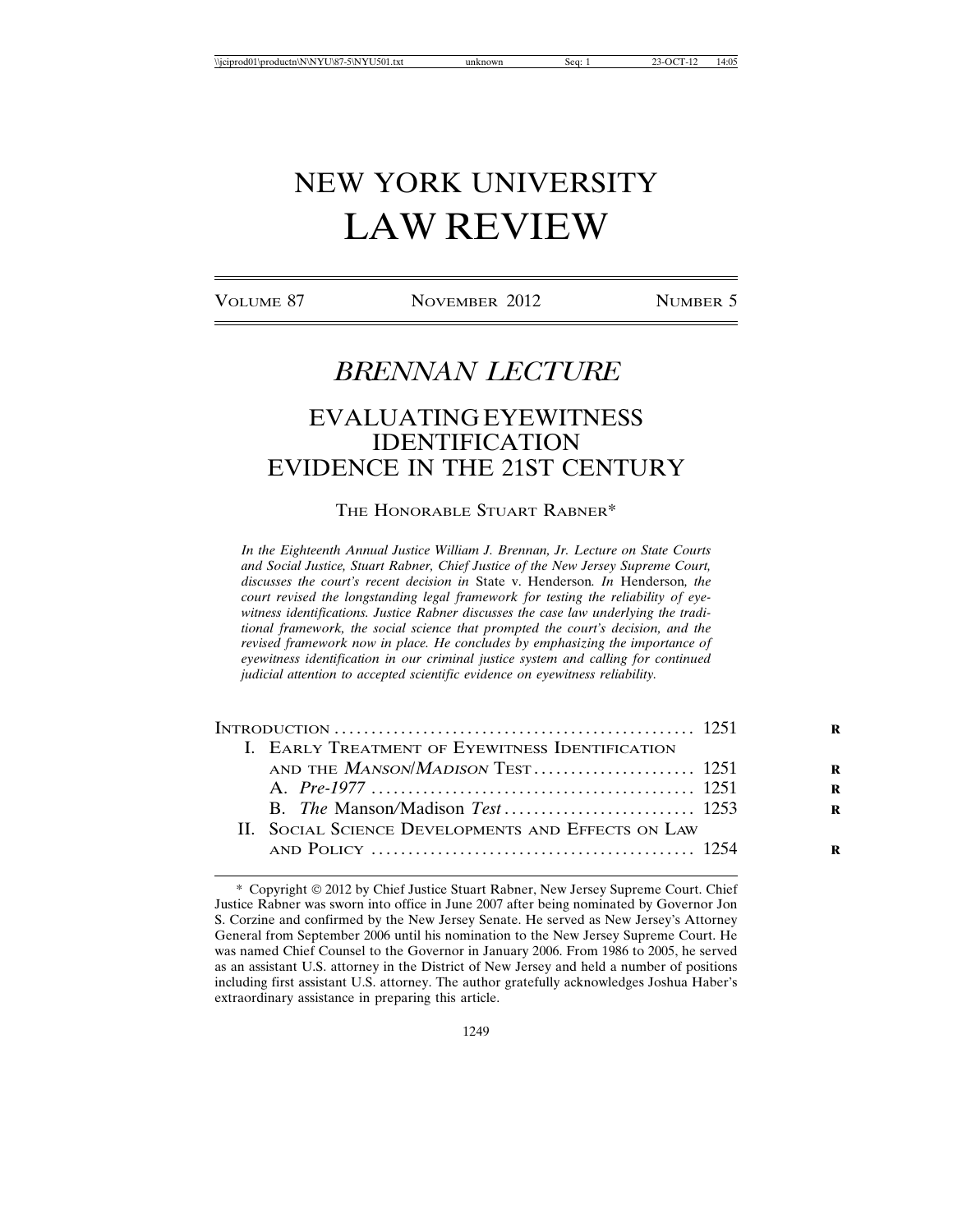|      | B. Law Meets Science: Incremental Changes  1256    |  |
|------|----------------------------------------------------|--|
|      |                                                    |  |
|      | III. REEVALUATING EYEWITNESS IDENTIFICATION 1259   |  |
|      | A. Limitations of the Manson/Madison Test  1259    |  |
|      | B. Creating a Record: Special Masters  1261        |  |
|      |                                                    |  |
|      |                                                    |  |
|      |                                                    |  |
|      |                                                    |  |
|      | IV. NEW JERSEY'S NEW FRAMEWORK  1268               |  |
|      | A. Epilogue: The Next Thirty Years and Beyond 1271 |  |
| C`ON |                                                    |  |
|      |                                                    |  |

Thank you for inviting me to deliver the Eighteenth Annual Justice William J. Brennan, Jr. Lecture on State Courts and Social Justice.

This evening, I would like to discuss eyewitness identification evidence and a recent decision by the New Jersey Supreme Court on this important topic: *State v. Henderson*. 1 In that case, the court unanimously concluded that the legal framework for analyzing the reliability of eyewitness identifications—which had been in place for decades—needed to be revised.2 The court acted after reviewing hundreds of scientific studies and testimony by numerous experts, which cast doubt on well-settled law.

We found that "memory is malleable" and that "an array of variables can affect and dilute memory and lead to misidentifications."3 Some of those factors are within the control of law enforcement; others are not.

We concluded that the legal test to measure eyewitness identifications did not provide a sufficient measure for reliability, did not deter misconduct, and overstated the jury's innate ability to evaluate the reliability of eyewitness testimony.4 To remedy those problems, *Henderson* announced two principal changes to New Jersey state law: (1) when defendants can show some evidence of suggestive behavior by the police, judges are to explore a broader array of factors at pretrial hearings to decide if the identification evidence is admissible; and (2) to help jurors weigh identification evidence that is

<sup>1</sup> 27 A.3d 872 (N.J. 2011).

<sup>2</sup> *Id.* at 918–19.

<sup>3</sup> *Id.* at 895.

<sup>4</sup> *Id.* at 918.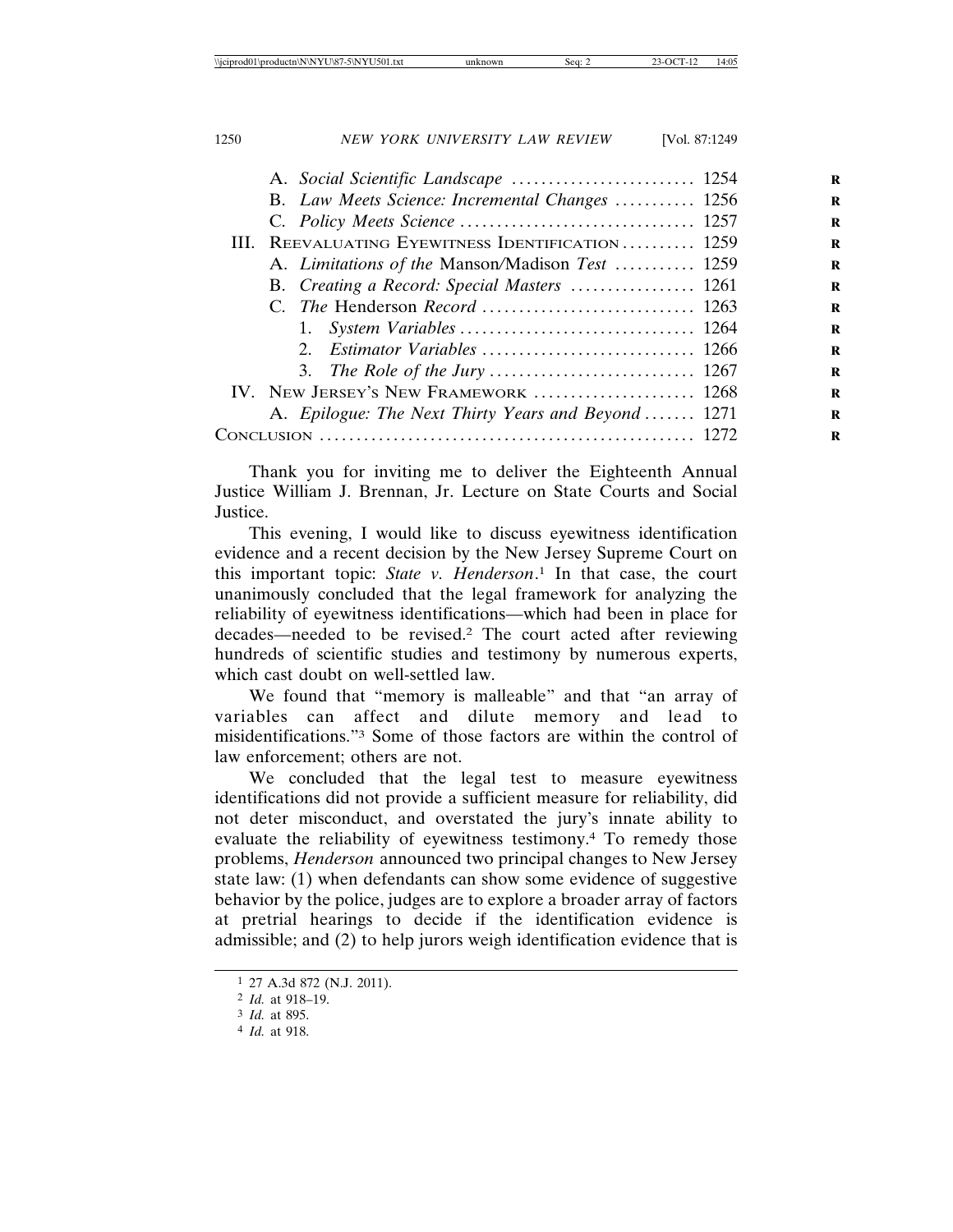admitted, the court system must use enhanced jury charges tailored to the facts of the case.5

Let's explore how we reached that point, why we made those changes, and what lies ahead.

#### **INTRODUCTION**

For the past four decades, New Jersey case law has addressed various concerns that arise from eyewitness identifications.<sup>6</sup> In those cases, courts evaluated a variety of identification techniques: traditional lineup procedures that place a suspect among look-alike "fillers," photo arrays that mimic live lineups, showups that require witnesses to make an identification by looking at only one suspect, and other similar variations.

The fundamental aim of those identification procedures is clear: to find the guilty and protect the innocent. For example, lineups containing one suspect and five look-alikes force witnesses to probe their memories of the incident in question in search of a match. If the eyewitness's memory is accurate and the lineup is effective, the eyewitness should be able to determine whether the suspect is the actual perpetrator.

In practice, of course, things are far more complicated. Memories not only fade, but also are malleable. Therefore, since the late 1960s, the U.S. Supreme Court has recognized that certain police practices are so suggestive, and so potentially manipulative of witnesses and their memories, that they violate the Due Process Clause of the Federal Constitution.7 Leading up to *Henderson*, New Jersey courts attempted to evaluate eyewitness identification cases within the parameters set forth by the U.S. Supreme Court.

I

# EARLY TREATMENT OF EYEWITNESS IDENTIFICATION AND THE *MANSON/MADISON* TEST

#### *A. Pre-1977*

In *Simmons v. United States*, decided in 1968, the U.S. Supreme Court explained that identification procedures violate due process if they are "so impermissibly suggestive as to give rise to a very

<sup>5</sup> *Id.* at 919.

<sup>6</sup> *See, e.g.*, State v. Adams, 943 A.2d 851, 860 (N.J. 2008); State v. Cromedy, 727 A.2d 457, 467 (N.J. 1999); State v. Earle, 292 A.2d 2, 4 (N.J. 1972).

<sup>7</sup> *See infra* note 8 and accompanying text (reviewing the Supreme Court's decision in *Simmons v. United States*).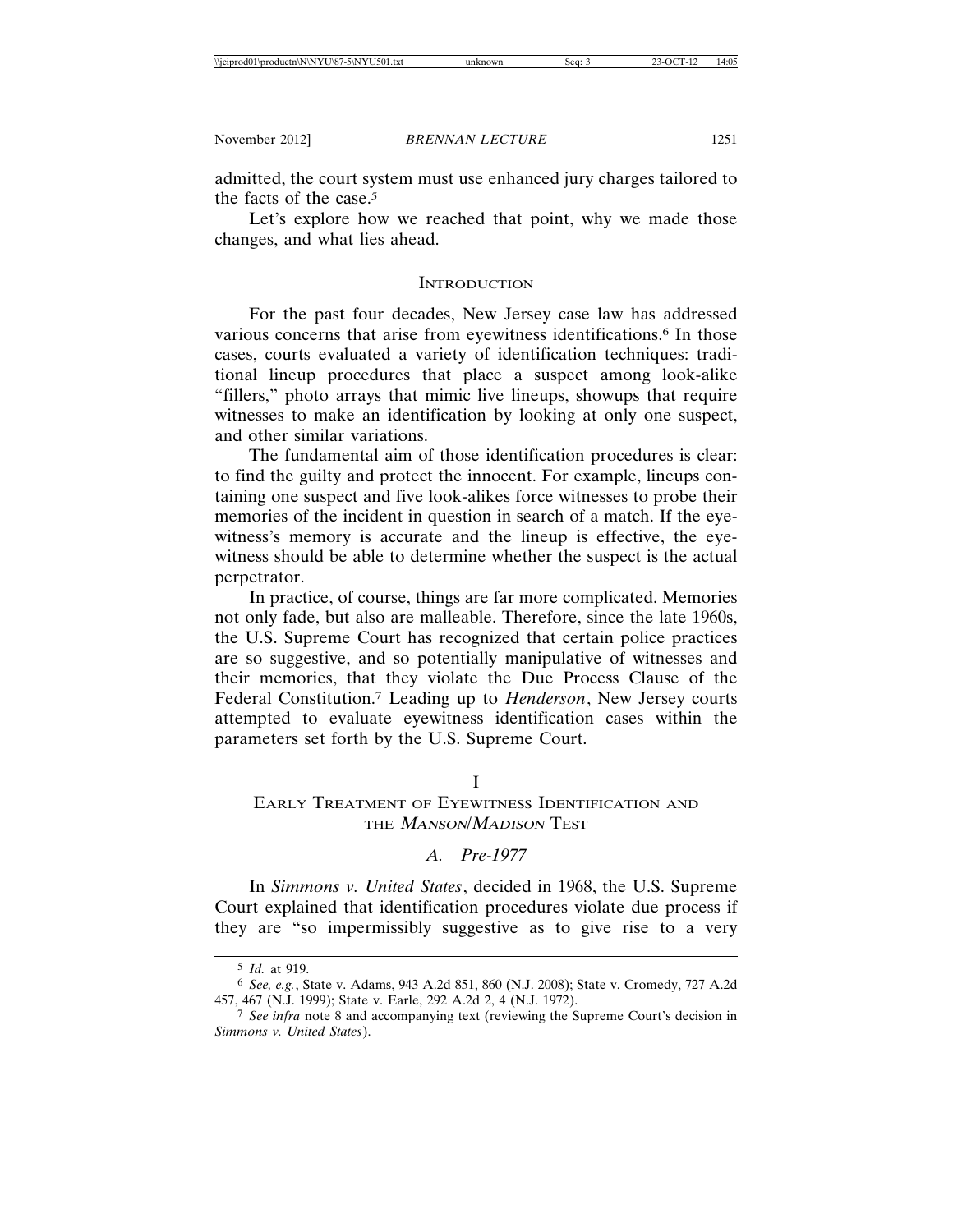substantial likelihood of irreparable misidentification."8 The Court did not detail what procedures might be so impermissibly suggestive as to be unconstitutional.

Three years later, the New Jersey Supreme Court had the opportunity to interpret *Simmons* in *State v. Earle*. 9 In *Earle*, a railroad patrolman named Joseph Lancellotti was severely beaten by four men in Newark's railroad yard.10 The attack occurred at night, and the area was partially illuminated.11 The victim briefly saw two of his attackers before another "struck [him] from behind with a hard object."12 The assailants were not immediately apprehended, and over the course of about seven months, Lancellotti reviewed approximately 200 photos and saw fifteen live suspects but did not make an identification.13

Seven months after the attack, a different railroad security guard arrested a man named Emanuel Earle for trespassing. The worker described the trespasser to Lancellotti, who went to the precinct and identified Earle as one of his attackers. The identification took place while Earle was in a jail cell with two men who looked nothing like him.14

Based entirely on Lancellotti's trial testimony, the jury convicted Earle of "atrocious assault and battery."15 The Appellate Division vacated the conviction. It found that "the victim had little alternative but to select the defendant" out of the three men, and that "[o]nce a witness misidentifies a suspect the probability is great that he will not retreat from that position."16 The Appellate Division concluded that the identification evidence admitted at trial "did not measure up to the standards of fundamental fairness" and resulted "in a denial of due process to defendant."17

The New Jersey Supreme Court reversed. In a per curiam decision, it rejected the notion that "due process is offended whenever a description of a suspect is given to the victim in advance of the identification."18 At the same time, the court recognized the need to scrutinize eyewitness identification evidence. It therefore directed law

- 13 *Id.* at 912.
- 14 *Id.*

17 *Id.*

<sup>8</sup> 390 U.S. 377, 384 (1968).

<sup>9</sup> 292 A.2d 2 (N.J. 1972).

<sup>10</sup> State v. Earle, 271 A.2d 911, 911 (N.J. Super. Ct. App. Div. 1970), *rev'd*, 292 A.2d 2 (N.J. 1972).

<sup>11</sup> *Id.*

<sup>12</sup> *Id.*

<sup>15</sup> *Id.* at 911. 16 *Id.* at 914.

<sup>18</sup> State v. Earle, 292 A.2d 2, 4 (N.J. 1972).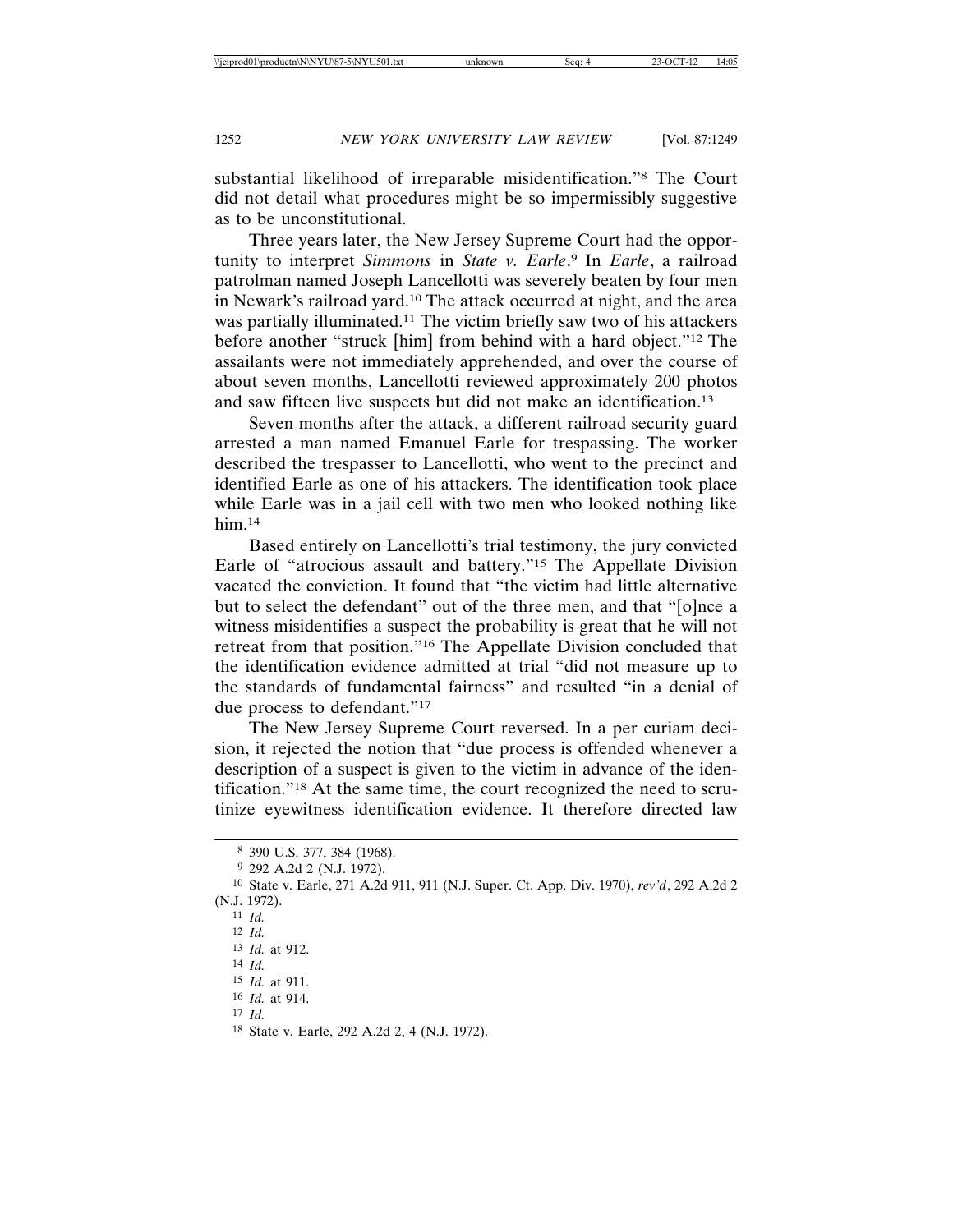enforcement officers to "make a complete record of an identification procedure if it is feasible to do so."19

Though the decision is brief, it offers insight into the competing interests the court was grappling with. The court recognized the need to guarantee the reliability of identifications by mandating that the police record identification procedures. But the court also resisted excluding key testimony that it considered believable. As the court noted, "Lancellotti said he made the identification on the basis of his own recollection. That testimony was credible."20 In short, the victim testified at trial, and the jury believed him. Absent the most egregious circumstances, the court seemed reluctant to prevent the jury from doing its job: evaluating the credibility of relevant evidence and making the ultimate decision about its reliability.

# *B. The* Manson*/*Madison *Test*

In 1977, in *Manson v. Brathwaite*, the U.S. Supreme Court clarified the now well-known two-part test for evaluating eyewitness identification evidence.21 New Jersey, like other states, adopted that test in the case of *State v. Madison*. 22

Under the *Manson* framework, courts first determine "whether the procedure in question was in fact impermissibly suggestive." If so, courts then decide whether there is a "very substantial likelihood of irreparable misidentification. In carrying out the second part of the analysis, ... court[s]... focus on the reliability of the identification."23

To assess reliability, courts must consider the following five factors:

(1) the "opportunity of the witness to view the criminal at the time of the crime";

(2) "the witness' degree of attention";

(3) "the accuracy of his prior description of the criminal";

(4) "the level of certainty demonstrated at [the time of] the confrontation"; and

(5) "the time between the crime and the confrontation."24

<sup>19</sup> *Id.* at 3.

<sup>20</sup> *Id.* at 4.

<sup>21</sup> 432 U.S. 98 (1977).

<sup>22</sup> 536 A.2d 254, 259 (N.J. 1988).

<sup>23</sup> *Id.* at 258–59 (citations omitted) (internal quotation marks omitted).

<sup>24</sup> *Manson*, 432 U.S. at 114 (citing Neil v. Biggers, 409 U.S. 188, 199–200 (1972)). The Court did not provide a basis for choosing these five factors.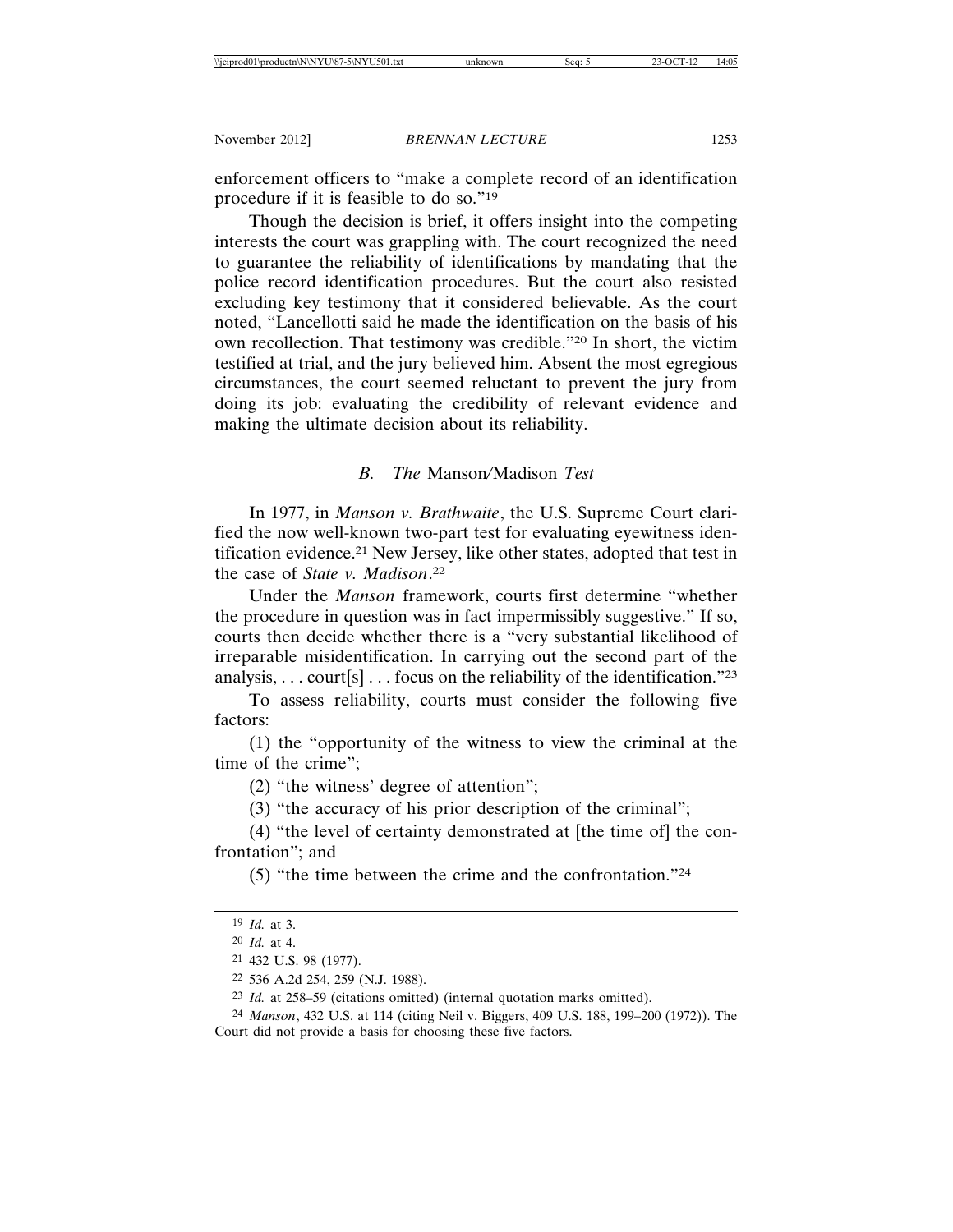The Court explained that these factors had to be weighed against "the corrupting effect of the suggestive identification itself" in order to determine whether the identification was admissible.25

Writing for the Court, Justice Blackmun stated that the balancing test would address three interests: reliability, deterrence, and the effect on the administration of justice.26 He wrote that "reliability is the linchpin in determining the admissibility of identification testimony."<sup>27</sup> Deterrence, in turn, would derive from police officers "fear[ing] that their actions will lead to the exclusion of identifications as unreliable."28 Although Justice Blackmun recognized that a per se rule of exclusion would have a "more significant deterrent effect," he noted that it might deprive jurors of reliable evidence and frustrate the aims of justice.29

Underlying those aims, the Court relied on an important assumption: that jurors are able to discount untrustworthy eyewitness testimony.30 As Justice Blackmun wrote, "[w]e are content to rely upon the good sense and judgment of American juries, for evidence with some element of untrustworthiness is customary grist for the jury mill."31

### II

# SOCIAL SCIENCE DEVELOPMENTS AND EFFECTS ON LAW AND POLICY

### *A. Social Scientific Landscape*

Up to this point, I have described the evolving legal landscape. Equally important to this story is the development of social science.

In 1980, an accomplished New Jersey jurist wrote that "there is almost *nothing more convincing* than a live human being who takes the stand, points a finger at the defendant, and says 'That's the one!'"32 That jurist was Associate Justice William Brennan. Although Justice Brennan's language is often cited in eyewitness identification case law and literature, its true attribution—which he provided—is not.

<sup>25</sup> *Manson*, 432 U.S. at 114.

<sup>26</sup> *Id.* at 111–13.

<sup>27</sup> *Id.* at 114.

<sup>28</sup> *Id.* at 112.

<sup>29</sup> *Id*. at 112–13.

<sup>30</sup> *Id.* at 116.

<sup>31</sup> *Id.*

<sup>32</sup> Watkins v. Sowders, 449 U.S. 341, 352 (1981) (Brennan, J., dissenting) (internal quotation marks omitted).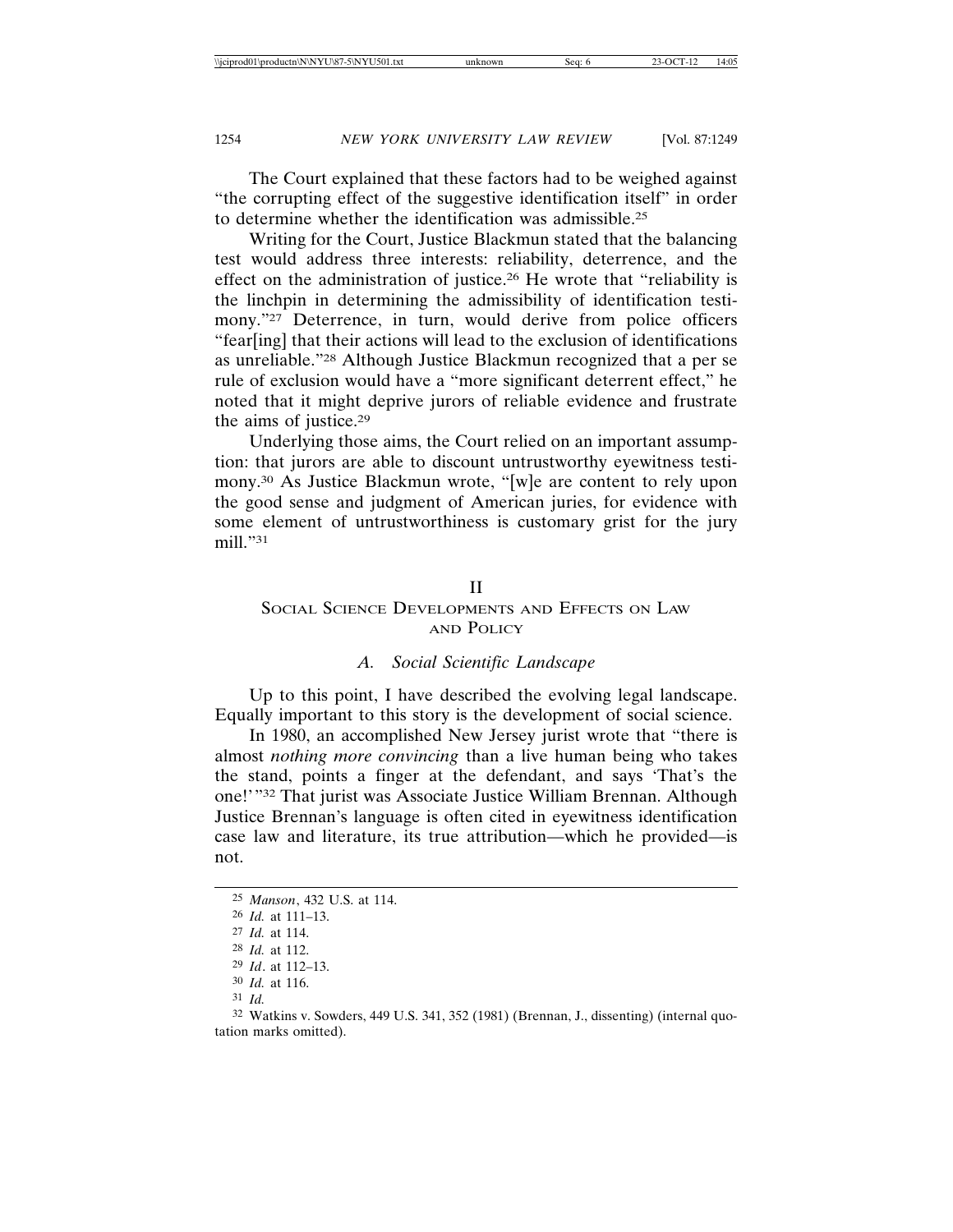The esteemed Justice was quoting directly from a 1979 book by psychologist Elizabeth Loftus titled *Eyewitness Testimony*. 33 In the 1970s, Loftus, among others, performed pioneering experiments on human memory. Some of those experiments focused on how memories can be distorted.

In one study, subjects were shown film clips of auto accidents and then asked to estimate the speed at which the cars traveled.34 The way in which the experimenters phrased that question substantially altered the subjects' answers. Some subjects were asked, "About how fast were the cars going when they *smashed* into each other?"35 Others were asked how fast the cars were going when they "*contacted*" each other.36 The first group—that heard the word "smashed"—estimated a median speed of 40.8 miles per hour; the second group—that heard the word "contacted"—estimated an average speed of 31.8 miles per hour.37 Changing one word drastically affected how people remembered an event.

Loftus published the results of a similar study the following year.38 College students were again shown a film of an accident. Afterward, one group was asked to estimate how fast the car was going "along the country road." Another was asked to estimate the car's speed when it "passed the barn" along the country road.39 A week later, all the students were asked if they had seen a barn in the film clip. About 17% of the students who had been asked the "passed the barn" question reported seeing a barn. Only 3% of the other group recalled a barn.40 Yet there was no barn in the film.41 Again, a simple suggestion had a strong effect on memory and led to faulty recollections.

Despite such experiments, none of the case law discussed so far engaged scientific findings in any meaningful way. Courts can only

41 *Id.*

<sup>33</sup> *See* ELIZABETH F. LOFTUS, EYEWITNESS TESTIMONY 19 (1979) (using the language quoted by Justice Brennan). In a footnote, Justice Brennan explained, "Professor Loftus exhaustively canvasse[d] statistical and psychological evidence which persuasively supports her conclusion that eyewitness identification evidence is 'overwhelmingly influential.'" *Watkins*, 449 U.S. at 352 n.4 (quoting LOFTUS, *supra*, at 9).

<sup>34</sup> Elizabeth F. Loftus & John C. Palmer, *Reconstruction of Automobile Destruction: An Example of the Interaction Between Language and Memory*, 13 J. VERBAL LEARNING & VERBAL BEHAV. 585, 586 (1974).

<sup>35</sup> *Id.* (emphasis added) (internal quotation marks omitted).

<sup>36</sup> *Id.* (emphasis added).

<sup>37</sup> *Id.*

<sup>38</sup> Elizabeth F. Loftus, *Leading Questions and the Eyewitness Report*, 7 COGNITIVE PSYCHOL. 560 (1975).

<sup>39</sup> *Id.* at 566.

<sup>40</sup> *Id.*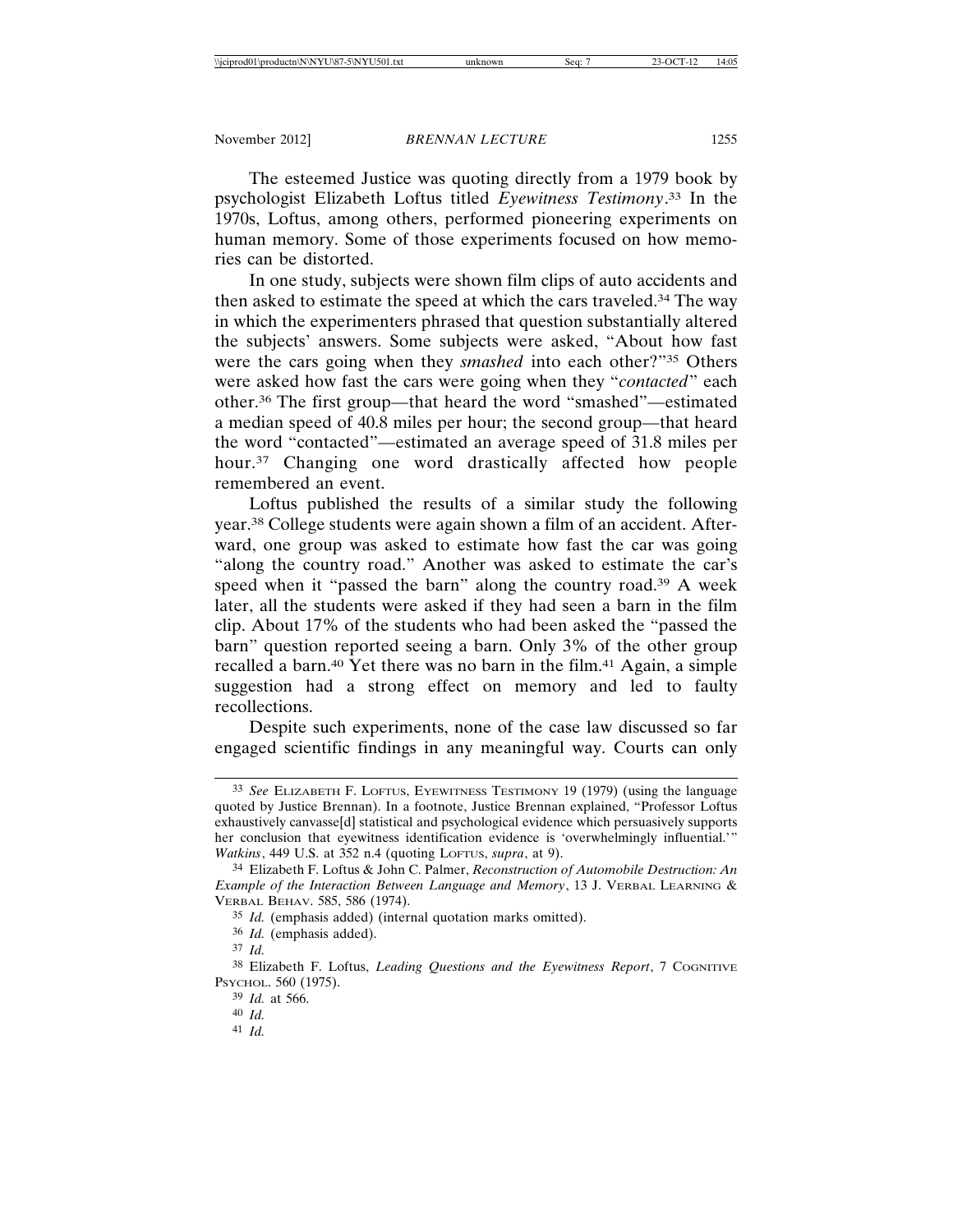consider the record before them. And in the 1970s, other than the Loftus studies, advocates had only a limited body of research to present. According to an expert who testified at a hearing in *Henderson*, there were "only four published articles in psychology literature [from the 1970s] containing the words 'eyewitness' and 'identity' in their abstracts."42 By comparison, "more than two thousand studies related to eyewitness identification have been published in the past thirty years."43

As research developed, social scientists continued to improve their understanding of human memory and the factors that increase the potential for misidentification. Scientists also continued to test assumptions embodied in case law.

# *B. Law Meets Science: Incremental Changes*

Despite these scientific developments, state and federal courts continued to use the *Manson/Madison* test to evaluate the admissibility of eyewitness testimony. Twenty years after the publication of *Eyewitness Testimony*, however, New Jersey courts began to make incremental changes to the case law. In *State v. Cromedy*, the New Jersey Supreme Court examined numerous social science studies showing that a witness may have greater difficulty identifying a person of another race.44 Because the jurors in *Cromedy* were not instructed on those difficulties, the court vacated the rape and robbery convictions based on a cross-racial eyewitness identification and ordered a new trial.45 Moreover, the court mandated special jury instructions to explain cross-racial bias in future cases.46 DNA tests later exonerated Cromedy.47

In *State v. Romero*, the New Jersey Supreme Court echoed the concern Justice Brennan had expressed more than a quarter century earlier that "[j]urors likely will believe eyewitness testimony 'when it is offered with a high level of confidence, even though the accuracy of an eyewitness and the confidence of that witness may not be related to one another at all.'"48 The court reached its conclusion after citing social science research that detailed "the fallibility of eyewitness

<sup>42</sup> State v. Henderson, 27 A.3d 872, 892 (N.J. 2011).

<sup>43</sup> *Id.*

<sup>44</sup> 727 A.2d 457, 461–62 (N.J. 1999).

<sup>45</sup> *Id.* at 467.

<sup>46</sup> *Id.*

<sup>47</sup> *See Know the Cases: McKinley Cromedy*, INNOCENCE PROJECT, http://www. innocenceproject.org/Content/McKinley\_Cromedy.php (last visited Sept. 3, 2012) (discussing the case and eventual exoneration of Cromedy).

<sup>48</sup> 922 A.2d 693, 702 (N.J. 2007) (quoting Watkins v. Sowders, 449 U.S. 341, 352 (1981) (Brennan, J., dissenting)).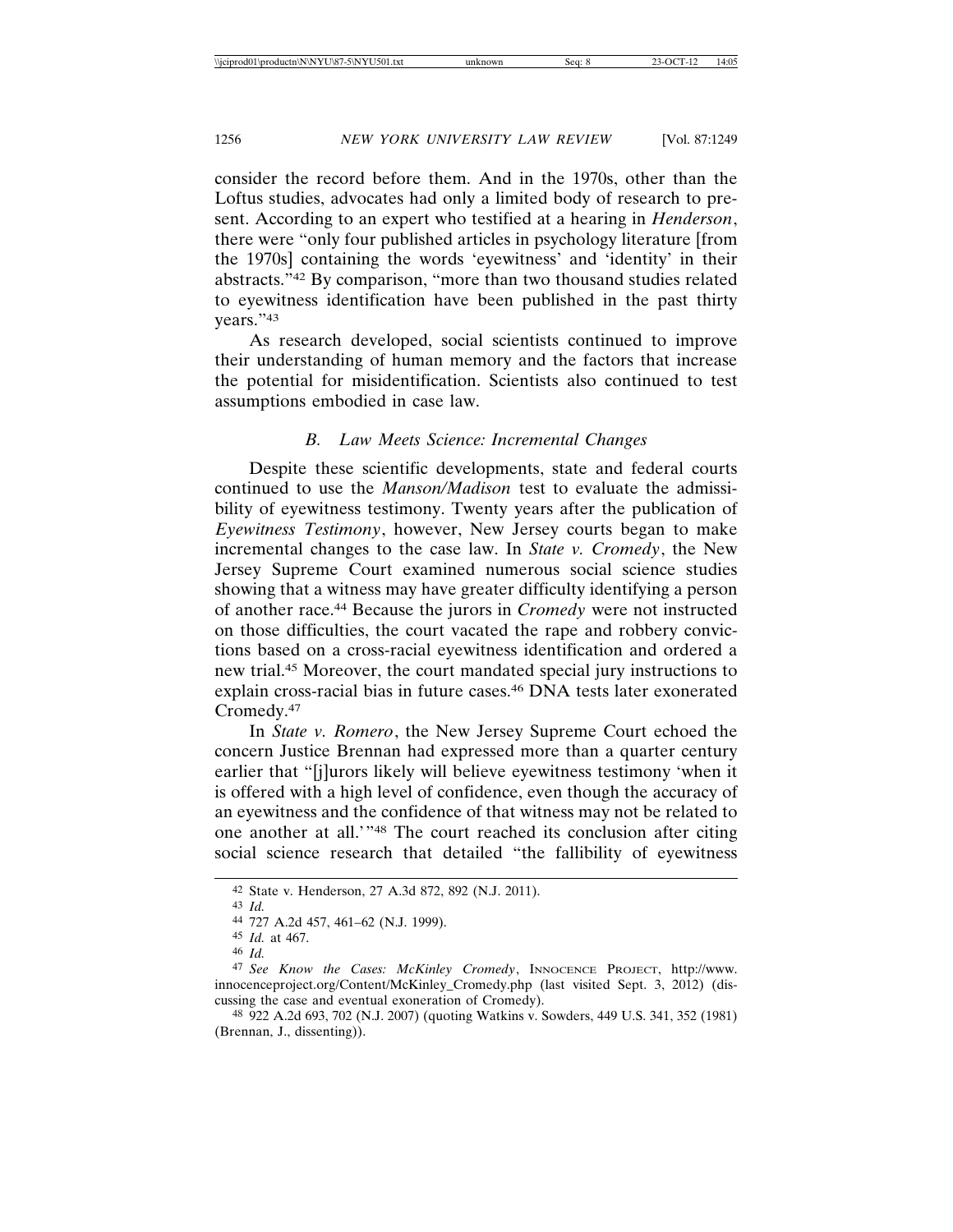identifications."49 As a result, the court directed that juries be instructed that an eyewitness's "level of confidence, standing alone, may not be an indication of the reliability of the identification."50

In another case, the court expanded its earlier mandate requiring police to record all identification procedures.51 Relying on its supervisory powers under Article VI, Section 2, Paragraph 3 of the state constitution, the court ordered that "as a condition to the admissibility of an out-of-court identification, law enforcement officers [must] make a written record detailing the out-of-court identification procedure, including the place where the procedure was conducted, the dialogue between the witness and the interlocutor, and the results."52 The expansion of the rule flowed from the court's "understanding of the frailty of human memory and the inherent danger of misidentification."53

# *C. Policy Meets Science*

As courts began to grapple with the reliability of eyewitness testimony, policy makers and law enforcement officials also acknowledged serious concerns about the dangers of misidentification. In 2006, the International Association of Chiefs of Police issued guidelines and cautioned that "great care must be taken by officers conducting any type of eyewitness identification to avoid any action that might lead to an erroneous identification."54 Those guidelines concluded that "[o]f all investigative procedures employed by police in criminal cases, probably none is less reliable than the eyewitness identification. Erroneous identifications create more injustice and cause more suffering to innocent persons than perhaps any other aspect of police work."55

New Jersey law enforcement had already taken steps to address potential problems with eyewitness testimony. In 2001, New Jersey's then–Attorney General, John J. Farmer, Jr., adopted guidelines to standardize eyewitness identification practices across the state.56 The

<sup>49</sup> *Id.*

<sup>50</sup> *Id.* at 703.

<sup>51</sup> State v. Delgado, 902 A.2d 888, 896–97 (N.J. 2006).

<sup>52</sup> *Id.*; *see also* N.J. CONST. art. VI, § 2, ¶ 3 (establishing the supervisory power of the New Jersey Supreme Court).

<sup>53</sup> *Delgado*, 902 A.2d at 895.

<sup>54</sup> INT'L ASS'N OF CHIEFS OF POLICE, INC., TRAINING KEY NO. 600: EYEWITNESS IDENTIFICATION 1 (2006).

<sup>55</sup> *Id.* at 5.

<sup>56</sup> Memorandum from Attorney Gen. John J. Farmer, Jr., N.J. Dep't of Law & Pub. Safety, to All County Prosecutors et al., at 1 (Apr. 18, 2001), *available at* www.state.nj.us/ lps/dcj/agguide/photoid.pdf.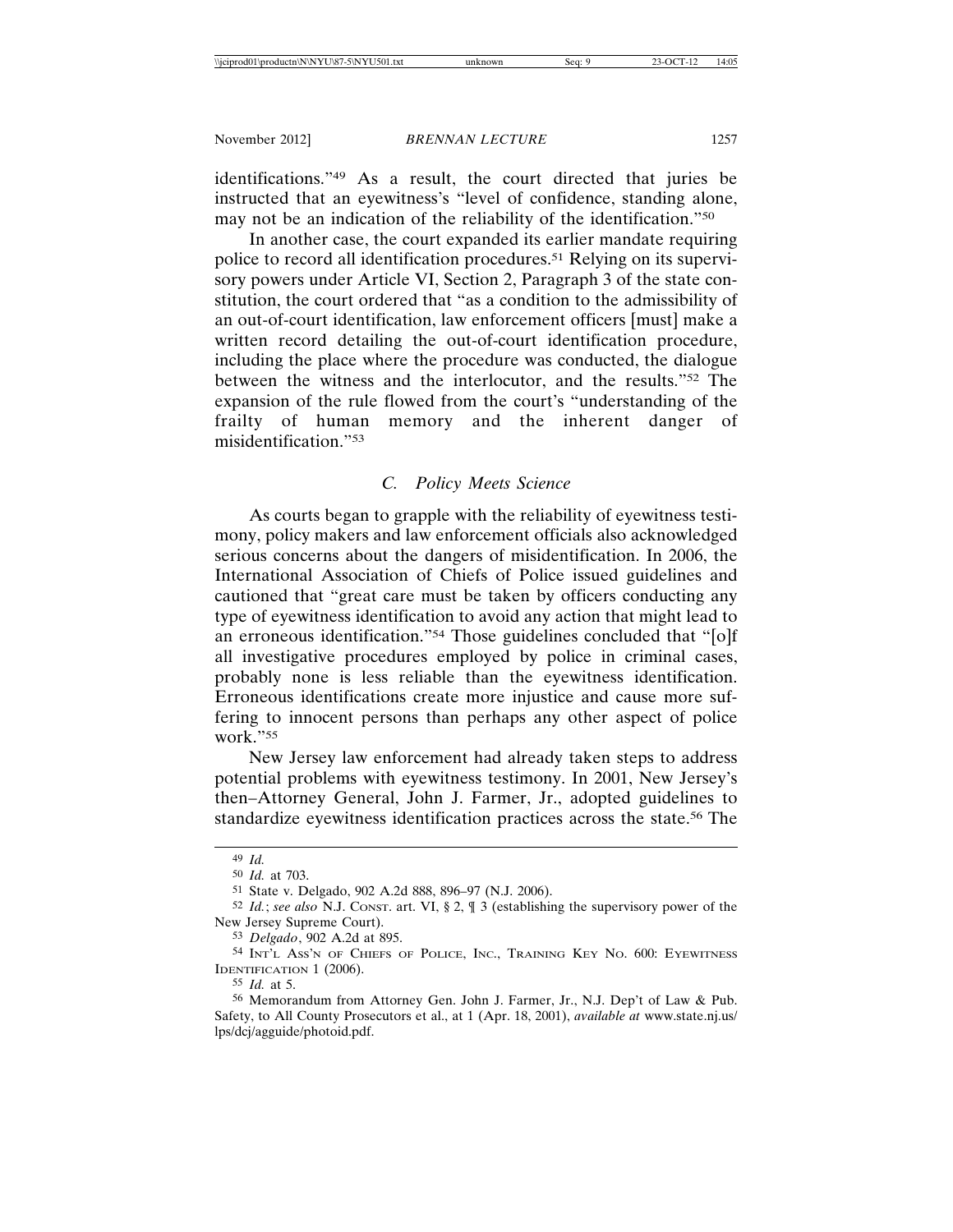guidelines followed recommendations issued by the Department of Justice and incorporated two decades of scientific research.57 New Jersey was the first state to adopt those recommendations.<sup>58</sup>

Under the New Jersey Attorney General's Guidelines, lineups and photo arrays should include only one suspect and a minimum of four or five fillers. Police officers should "[a]void reusing fillers . . . when showing [a witness] a new suspect," "[e]nsure that no writings or information concerning previous arrest(s) will be visible to the witness," and "ensure that the suspect does not unduly stand out" from the fillers.59 Officers should also "[p]reserve the presentation order of the photo lineup" and the photos themselves.<sup>60</sup>

The guidelines also outlined the following procedure for administering lineups:

(1) To prevent the administrator from inadvertently influencing the eyewitness, the administrator "should be someone other than the primary investigator assigned to the case," and "should be careful to avoid inadvertent signaling to the witness of the 'correct' response";<sup>61</sup>

(2) The administrator should instruct the witness that the perpetrator may not be in the lineup, and that the witness "should not feel compelled to make an identification";<sup>62</sup>

(3) It is preferable to perform lineups sequentially, meaning that witnesses should be shown suspects one at a time, rather than simultaneously;<sup>63</sup> and

(4) After an identification, the administrator should ask the witness "how sure he or she is."64

<sup>57</sup> *Id.*

<sup>58</sup> *Id.*

<sup>59</sup> OFFICE OF THE ATTORNEY GEN., N.J. DEP'T OF LAW AND PUB. SAFETY, ATTORNEY GENERAL GUIDELINES FOR PREPARING AND CONDUCTING PHOTO AND LIVE LINEUP IDENTIFICATION PROCEDURES 2–3 (2001), *available at* www.state.nj.us/lps/dcj/agguide/ photoid.pdf.

<sup>60</sup> *Id.* at 2.

<sup>61</sup> *Id.* at 1.

<sup>62</sup> *Id.*

<sup>63</sup> *Id.*

<sup>64</sup> *Id.* at 7. Other states have since adopted similar guidelines and laws. *E.g.*, OFFICE OF THE ATTORNEY GEN., WIS. DEP'T OF JUSTICE, MODEL POLICY AND PROCEDURE FOR EYEWITNESS IDENTIFICATION (2005); DALLAS POLICE DEP'T, DALLAS POLICE DEPART-MENT GENERAL ORDER § 304.01 (2009); DENVER POLICE DEP'T, OPERATIONS MANUAL § 104.44 (2006); POLICE CHIEFS' ASS'N OF SANTA CLARA CNTY., LINE-UP PROTOCOL FOR LAW ENFORCEMENT (2002). Illinois, Maryland, North Carolina, Ohio, West Virginia, and Wisconsin have also passed laws regarding lineup practices. *See* 725 ILL. COMP. STAT. 5 / 107A-5 (2010); MD. CODE ANN., PUB. SAFETY § 3-506 (LexisNexis 2011); N.C. GEN. STAT. § 15A-284.50 to .53 (2011); OHIO REV. CODE ANN. § 2933.83 (West Supp. 2012); W. VA. CODE ANN. § 62-1E-1 to -3 (LexisNexis 2010); WIS. STAT. ANN. § 175.50 (West 2006).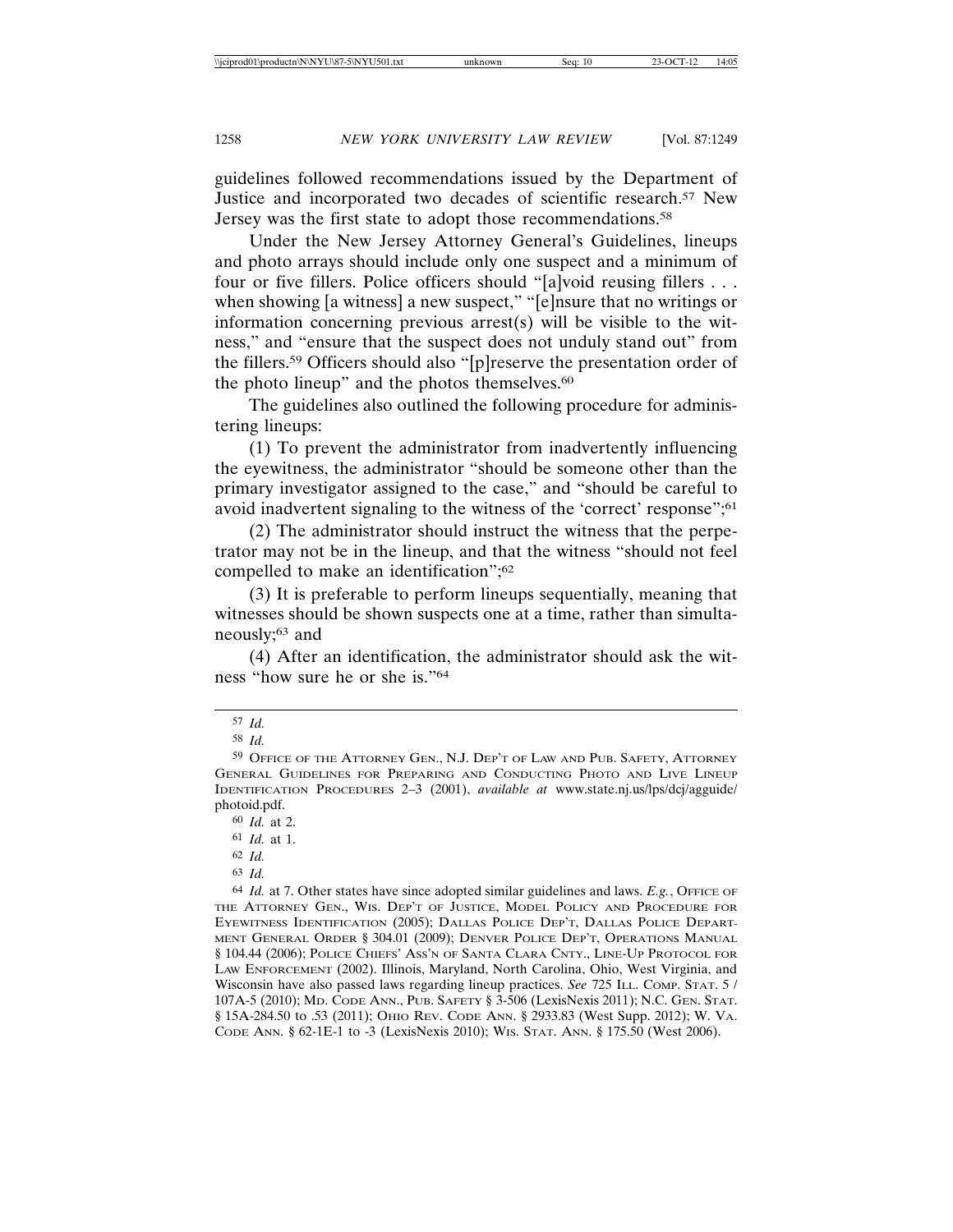All of those efforts had the same goals: to reduce the suggestiveness of identification procedures and thus enhance the integrity of evidence presented to juries.

#### III

# REEVALUATING EYEWITNESS IDENTIFICATION

# *A. Limitations of the* Manson*/*Madison *Test*

While law enforcement worked to improve identification procedures, New Jersey's courts continued to analyze cases that questioned those procedures within the parameters of the *Manson*/*Madison* test.

In 2008, for example, the New Jersey Supreme Court heard arguments in a case in which two defendants challenged the identification evidence against them.65 The defendants were convicted of felony murder, multiple robberies, and various weapons offenses.<sup>66</sup> The State's evidence included eyewitness identifications by several robbery victims. The defendants moved to suppress those identifications before trial, and the trial judge held a hearing.<sup>67</sup>

At the hearing, a detective testified as follows: He showed three robbery victims three photos—one for each of three suspects. He acknowledged the procedure deviated from standard practice and said that he would have acted differently if he had it to do over.68 He showed another victim fifteen to twenty photos but admitted that the fillers were not similar enough to the suspects to be used in a proper array. He explained that he was pressed for time and could not locate more suitable photos.69

Before displaying the pictures, the detective told the witness that "the people in [them] may be responsible for the robbery."70 Afterward, the detective discarded all but the three photos that the witness selected.71

The method the detective used was clearly flawed. Three of the procedures were equivalent to showups: A witness was shown a single picture and asked whether the person depicted was the perpetrator. A fourth procedure involved a photo array that failed to test the witness's memory because the fillers looked nothing like the suspects. In addition, the detective administered the procedures even though he

71 *Id.* The Attorney General guidelines discussed earlier were issued later in 2001. *See supra* notes 56–64 and accompanying text (discussing the guidelines).

<sup>65</sup> State v. Adams, 943 A.2d 851, 860 (N.J. 2008).

<sup>66</sup> *Id.* at 854.

<sup>67</sup> *Id.* at 855.

<sup>68</sup> *Id.* at 856.

<sup>69</sup> *Id*. at 855.

<sup>70</sup> *Id.* (internal quotation marks omitted).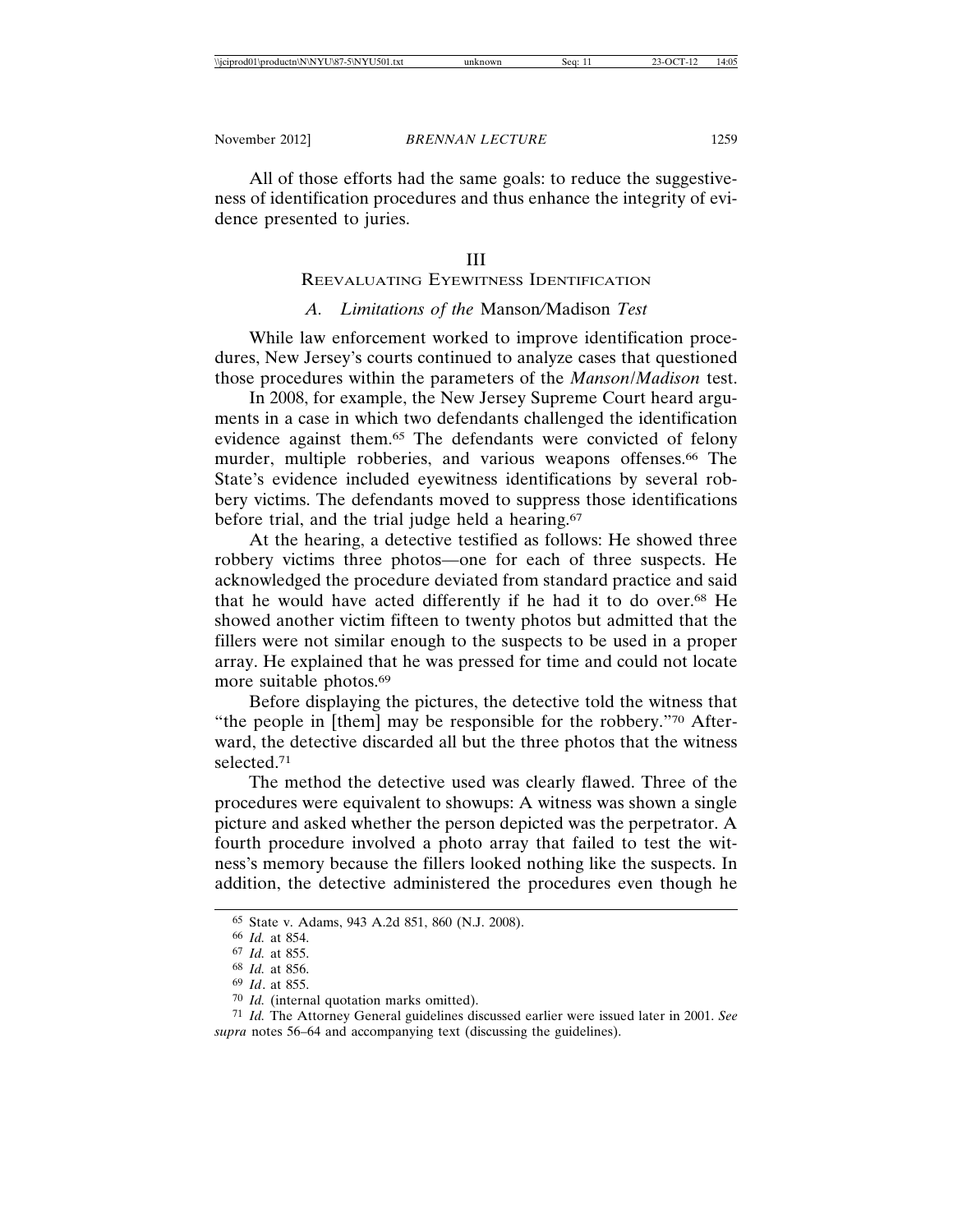knew the identity of the suspects. He also not only failed to warn the witnesses that the suspects may not be in the lineup but specifically relayed the opposite when he showed the photo array. Finally, he failed to maintain a record of the identification procedure for later scrutiny.

Not surprisingly, the trial court found the procedures suggestive. The judge then dutifully applied existing law and concluded that the process was not so suggestive that the evidence had to be excluded.72 In denying the motion to suppress, the trial court relied on the five familiar factors discussed above: The witnesses "had every opportunity to view the defendants at the time of the crime"; they "were quite certain about the identification[s]"; their prior descriptions were not inconsistent; their attention was "focused on the defendants"; and "the time between the crime and confrontation was . . . relatively short."73 At trial, the jury heard witnesses identify the defendants and later convicted them.74

The defendants appealed. In this and every case, a trial judge's factual findings are entitled to great weight before an appellate court,75 and there was ample credible evidence in the record for the judge to reach the conclusions he did. On appeal, therefore, the New Jersey Supreme Court applied existing precedent—the *Manson*/ *Madison* test—and found that "despite the clear suggestive nature of the identification procedures, the identifications were reliable and did not result in a substantial likelihood of misidentification."76

The ruling was correct. At the same time, it did not squarely address the detective's mistakes and, as a result, failed to deter similar conduct in future cases. In addition, the court declined the defendants' requests to alter the standard for admitting identification evidence, noting that defendants had failed to make a record or even argue the issue beforehand. That said, the court specifically encouraged the parties to develop a proper record in the future "to improve our standards for gauging the admissibility of out-of-court identification procedures."77

It was not the first time we had made that recommendation. In *State v. Herrera*, a security guard was beaten unconscious and his car was stolen. Soon after, he described his assailant to the police.<sup>78</sup> They,

<sup>72</sup> *Adams*, 943 A.2d at 856.

<sup>73</sup> *Id.* at 862 (alteration in original) (internal quotation marks omitted).

<sup>74</sup> *Id.* at 858.

<sup>75</sup> *Id.* at 861 (citing State v. Farrow, 294 A.2d 873, 882 (N.J. 1972)).

<sup>76</sup> *Id.* at 863.

<sup>77</sup> *Id.* at 860.

<sup>78</sup> 902 A.2d 177, 178–79 (N.J. 2006).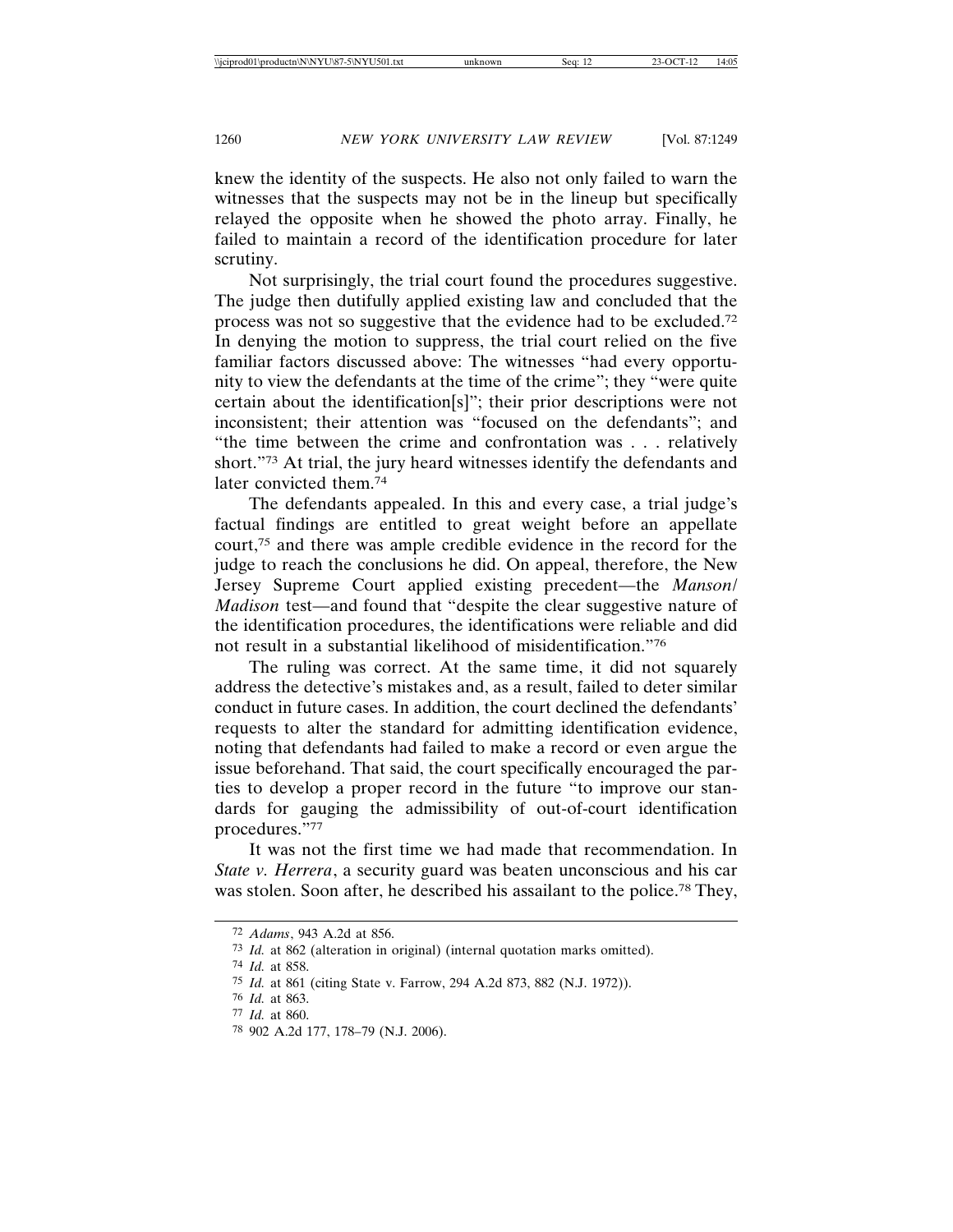in turn, found the missing car in the defendant's possession.79 Instead of performing a lineup or photo array, the police had the victim participate in a showup. Beforehand, the officers told the victim that he was going to confront the person who had been found with the stolen car.80 The court found that the procedure was impermissibly suggestive, but because the identification was reliable under the *Manson*/ *Madison* factors, it was admissible.<sup>81</sup>

In a supplemental brief to the New Jersey Supreme Court, the defendant for the first time argued that the standards for admitting showup identification evidence should be altered.82 The court noted that if the defendant had submitted those arguments and "current research" on eyewitness identifications to the trial court, there would have been a proper record to evaluate.<sup>83</sup> Without a record, though, there was no basis to deviate from the U.S. Supreme Court's approach.84

In 2009, yet another identification case was argued before the New Jersey Supreme Court. The defendant once again claimed that the police acted suggestively while showing a photo array to a witness. And once again, the defendant asked the court to adopt new standards for admissibility without a record that might support his position. Instead, the briefs simply cited extensive social science research, which appeared to raise serious questions about the standard in place. That case was *State v. Henderson*. 85

# *B. Creating a Record: Special Masters*

To create a more useful record, the court appointed a special master.86 That decision was consistent with the approach taken in previous cases when a better understanding and evaluation of scientific evidence was vital to resolve a matter.

In *State v. Moore*, for example, the court was asked to revisit a twenty-five-year-old ruling and determine whether hypnoticallyrefreshed testimony was admissible at criminal trials.87 That type of testimony had been admissible under certain circumstances since

<sup>79</sup> *Id.* at 179.

<sup>80</sup> *Id.* at 184.

<sup>81</sup> *Id.* at 184–86.

<sup>82</sup> *Id.* at 180.

<sup>83</sup> *Id.* at 181.

<sup>84</sup> *See id.* at 183 (stating that the court would continue to follow the Supreme Court's approach until "convinced that a different approach is required after a proper record has been made").

<sup>85</sup> 27 A.3d 872 (N.J. 2011).

<sup>86</sup> *Id.* at 884.

<sup>87</sup> 902 A.2d 1212, 1213 (N.J. 2006).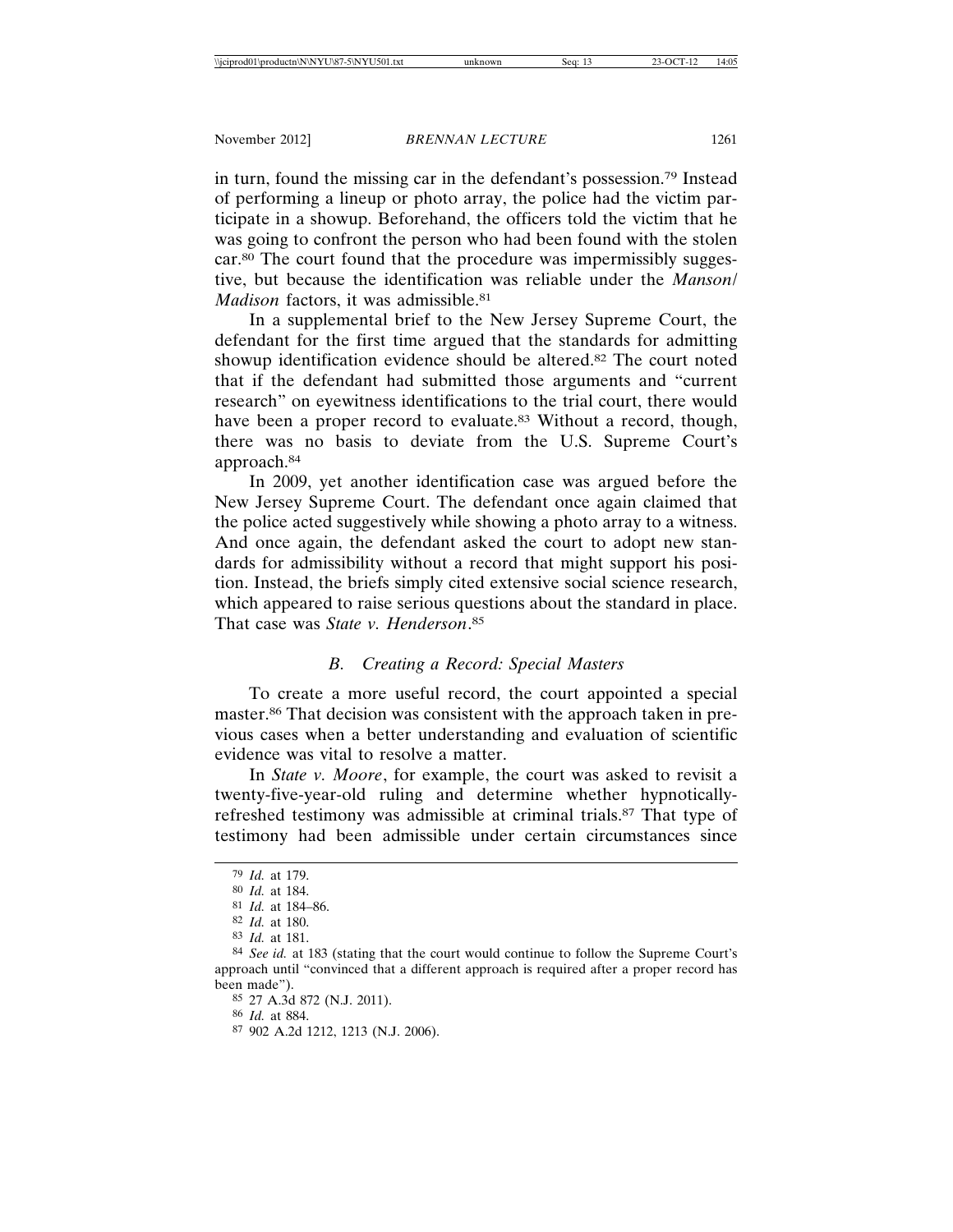1981, under *State v. Hurd*. 88 But in the years that followed, scientific evidence emerged that cast doubt on the reliability of such evidence.<sup>89</sup> In cases preceding *Moore*, though, the court declined to revisit the topic because "the parties had not presented expert testimony on the scientific reliability of post-hypnotic memory."90

After granting certification in *Moore*, the court concluded that the case also lacked an adequate record to test the assumptions underlying a longstanding and important rule of law. It therefore ordered a plenary hearing before the trial court to create a fully developed record of the relevant scientific evidence.91 The trial court heard testimony from three experts and reviewed the scientific literature presented.92 Based on the evidence, it concluded that hypnoticallyrefreshed testimony should be banned.93 After reargument and a review of the record, the Supreme Court agreed.94

Similarly, the court appointed a special master in another case to review the reliability of a new breathalyzer test.95 In that matter, twenty defendants challenged the admissibility of the results of the Alcotest device in their respective cases.96 The court remanded the case to a special master and appointed a retired Appellate Division judge to assume that role. The court asked the special master to "[c]onduct a plenary hearing on the reliability" of breath test instruments and invited him to entertain supplemental expert testimony, including independent experts he might select, and to allow amici to assist.97 After four months of hearings and two reports, the special master concluded that the Alcotest device was generally scientifically reliable.98 Based on the record and those reports, the court also found the breathalyzer test generally reliable.99

Those cases shared a concern about the adequacy of the record and recognized that resolving a critical issue depended on developing such a record. Against that backdrop, we asked the special master in

92 *Moore*, 902 A.2d at 1224–25.

94 *Id*. at 1227.

96 *Id*. at 121.

- 98 *Id*. at 123.
- 99 *Id*. at 120.

<sup>88</sup> 432 A.2d 86, 88 (N.J. 1981).

<sup>89</sup> *See Moore*, 902 A.2d at 1224–26 (reviewing the scientific evidence presented to the court).

<sup>90</sup> *Id*. at 1224; *see also* State v. Fertig, 668 A.2d 1076, 1081 (N.J. 1996) (declining to address concerns raised about the reliability of hypnotically-induced testimony without a more complete record).

<sup>91</sup> *Moore*, 902 A.2d at 1224; State v. Moore, 852 A.2d 1073, 1073 (N.J. 2004).

<sup>93</sup> *Id*. at 1225.

<sup>95</sup> *See* State v. Chun, 943 A.2d 114 (N.J. 2008).

<sup>97</sup> *Id*. at 121–22.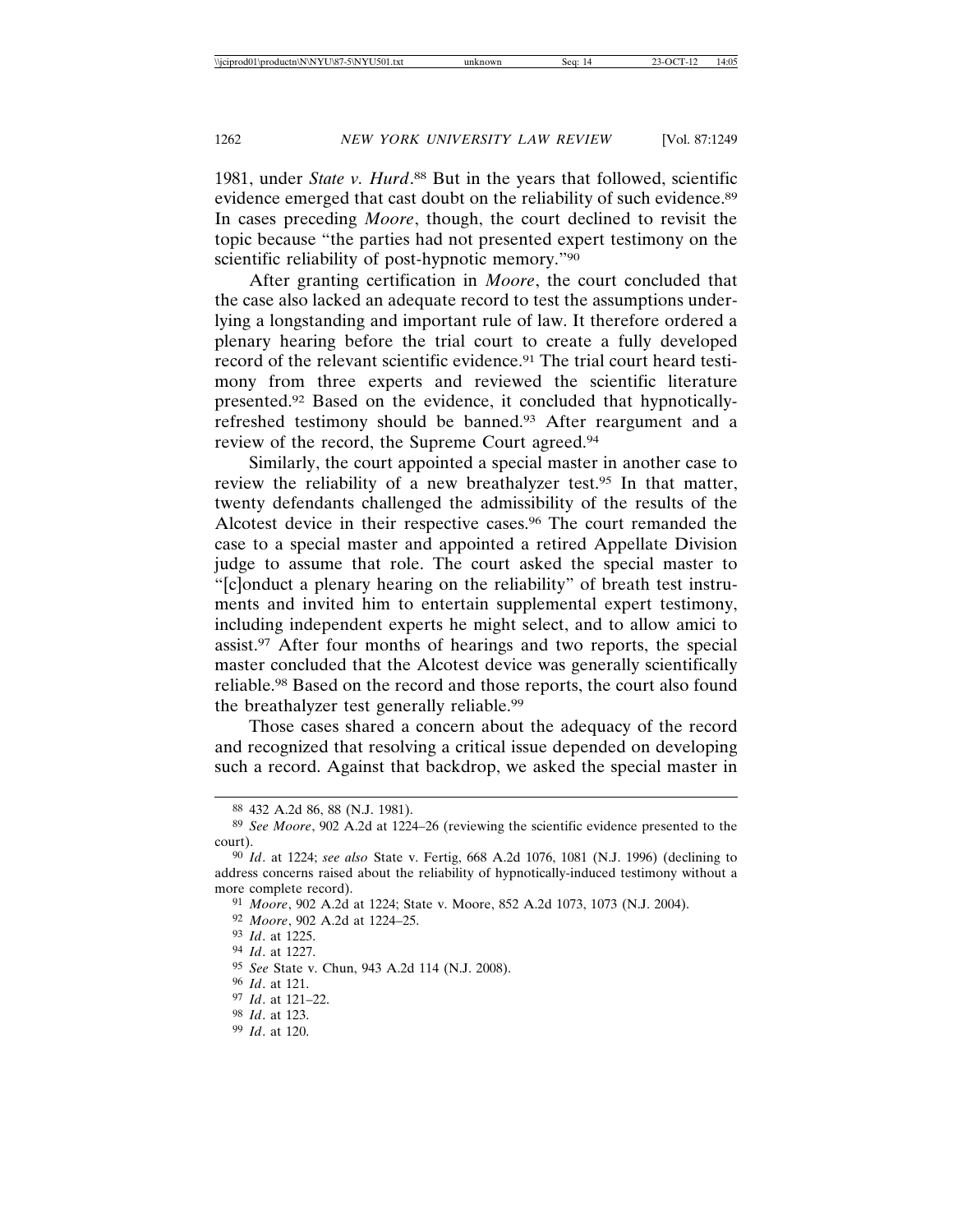*Henderson* to establish a record of the social science evidence pertaining to eyewitness identifications.

# *C. The* Henderson *Record*

We appointed Geoffrey Gaulkin, a distinguished, retired Appellate Division judge, to preside on remand as the special master.<sup>100</sup> The offices of the Attorney General and the Public Defender, representing the respective parties, and two amici, The Innocence Project and the Association of Criminal Defense Lawyers of New Jersey, participated in the hearing.101 The remand hearing spanned ten days and included testimony from seven expert witnesses. The parties created a record of more than 200 scholarly articles and more than 360 exhibits altogether.<sup>102</sup>

Virtually all of the studies surveyed were published after *Manson* was decided in 1977. They consisted of peer-reviewed laboratory experiments, archival and field experiments, and meta-analytic studies.103 The meta-analyses combined data from different experiments and provided greater statistical evidence of the factors that can affect memory and eyewitness identifications.

First, the record confirmed that misidentifications are the leading cause of wrongful convictions. Nationwide, around "seventy-five percent of convictions overturned due to DNA evidence involved eyewitness misidentification."104 Studies of police case files and field experiments buttressed that statistic. Four studies analyzed data from thousands of actual police records in Sacramento, California and London, England. Together, those studies revealed that up to about one-third of eyewitnesses who made identifications in police investigations wrongly identified a known innocent stand-in.105 In field

105 *Henderson*, 27 A.3d at 886–87 (citing Bruce W. Behrman & Sherrie L. Davey, *Eyewitness Identification in Actual Criminal Cases: An Archival Analysis*, 25 LAW & HUM. BEHAV. 475 (2001); Bruce W. Behrman & Regina E. Richards, *Suspect/Foil Identification in Actual Crimes and in the Laboratory: A Reality Monitoring Analysis*, 29 Law & HUM. BEHAV. 279 (2005); Tim Valentine et al., *Characteristics of Eyewitness Identification that Predict the Outcome of Real Lineups*, 17 APPLIED COGNITIVE PSYCHOL. 969 (2003); Daniel

<sup>100</sup> State v. Henderson, 27 A.3d 872, 884 (N.J. 2011).

<sup>101</sup> *Id*. at 884–85.

<sup>102</sup> *Id*.

<sup>103</sup> *Id.* at 892–94. Meta-analysis is a statistical method of combining data across multiple studies of the same topic or variable. *Id.* at 893. The approach allows the experimenter to analyze a more robust set of data after correcting for differences in experimental design and methods of reporting. *Id.*

<sup>104</sup> *Id.* at 886 (quoting State v. Romero, 922 A.2d 693, 702 (N.J. 2007)) (internal quotation marks omitted) (citing an Innocence Project Report); *see also* BRANDON L. GARRETT, CONVICTING THE INNOCENT: WHERE CRIMINAL PROSECUTIONS GO WRONG 8–9, 279 (2011).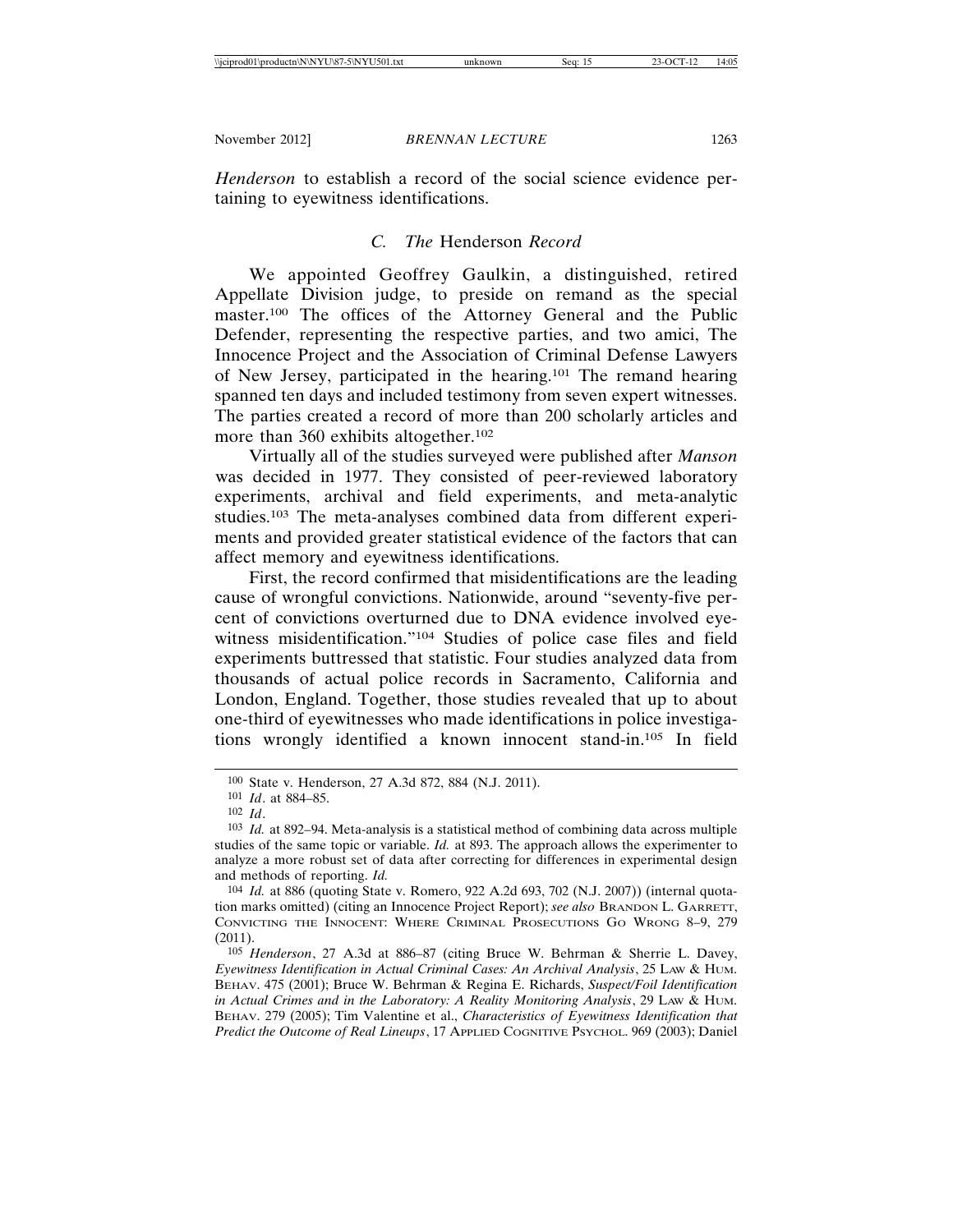experiments, researchers asked unassuming convenience store clerks to identify customers who had previously been in the store and had behaved in unique or distinctive ways. Similar to the results from Sacramento and London, those studies showed that even when the target person was not in the lineup, eyewitnesses chose an innocent look-alike more than one-third of the time.106

Second, the record revealed the extent to which memories are malleable. Memory does not operate like a video recording that can replay an event exactly as it happened. Instead, memory can be influenced and diluted by factors unrelated to a witness's actual recollection of a relevant event. Some of those factors—called system variables—are within the control of the police. Others—called estimator variables—are not.

To be sure, the idea that our memories are imperfect is not new. For decades, case law recognized those imperfections intuitively.107 But the record produced in *Henderson* allowed the court, for the first time, to evaluate the individual factors that influence eyewitness memory using comprehensive, reliable scientific evidence. The scientific evidence addressed a large number of factors and revealed the following:

*1. System Variables*

These variables are within the control of the criminal justice system and can affect the reliability of an identification.

*Blind Administration*. If the person administering the lineup knows who the suspect is, the administrator can increase the

B. Wright & Anne T. McDaid, *Comparing System and Estimator Variables Using Data from Real Line-Ups*, 10 APPLIED COGNITIVE PSYCHOL. 75 (1996)).

<sup>106</sup> *Id.* at 887–88 (citing John C. Brigham et al., *Accuracy of Eyewitness Identifications in a Field Setting*, 42 J. PERSONALITY & SOC. PSYCHOL. 673 (1982); Carol Krafka & Steven Penrod, *Reinstatement of Context in a Field Experiment on Eyewitness Identification*, 49 J. PERSONALITY & SOC. PSYCHOL. 58 (1985); Melissa A. Pigott et al., *A Field Study on the Relationship Between Quality of Eyewitnesses' Descriptions and Identification Accuracy*, 17 J. POLICE SCI. & ADMIN. 84 (1990)); Stephanie J. Platz & Harmon M. Hosch, *Cross-Racial/ Ethnic Eyewitness Identification: A Field Study*, 18 J. APPLIED SOC. PSYCHOL. 972 (1988). The Pigott study involved bank tellers rather than convenience store clerks. *See* Pigott et al., *supra*, at 85.

<sup>107</sup> *See* Manson v. Brathwaite, 432 U.S. 98, 119 (1977) (Marshall, J., dissenting) (recognizing, without citing social scientific studies, "the faulty perceptions and unreliable memories of witnesses" offering eyewitness identifications); *see also* United States v. Wade, 388 U.S. 218, 228 (1967) ("The vagaries of eyewitness identification are well-known; the annals of criminal law are rife with instances of mistaken identification."); United States v. Brown, 461 F.2d 134, 145 n.1 (D.C. Cir. 1972) (Bazelon, J., concurring in part and dissenting in part) (finding that "identifications are often unreliable" and that "we need more information about the reliability of the identification process and about the jury's ability to cope with its responsibility").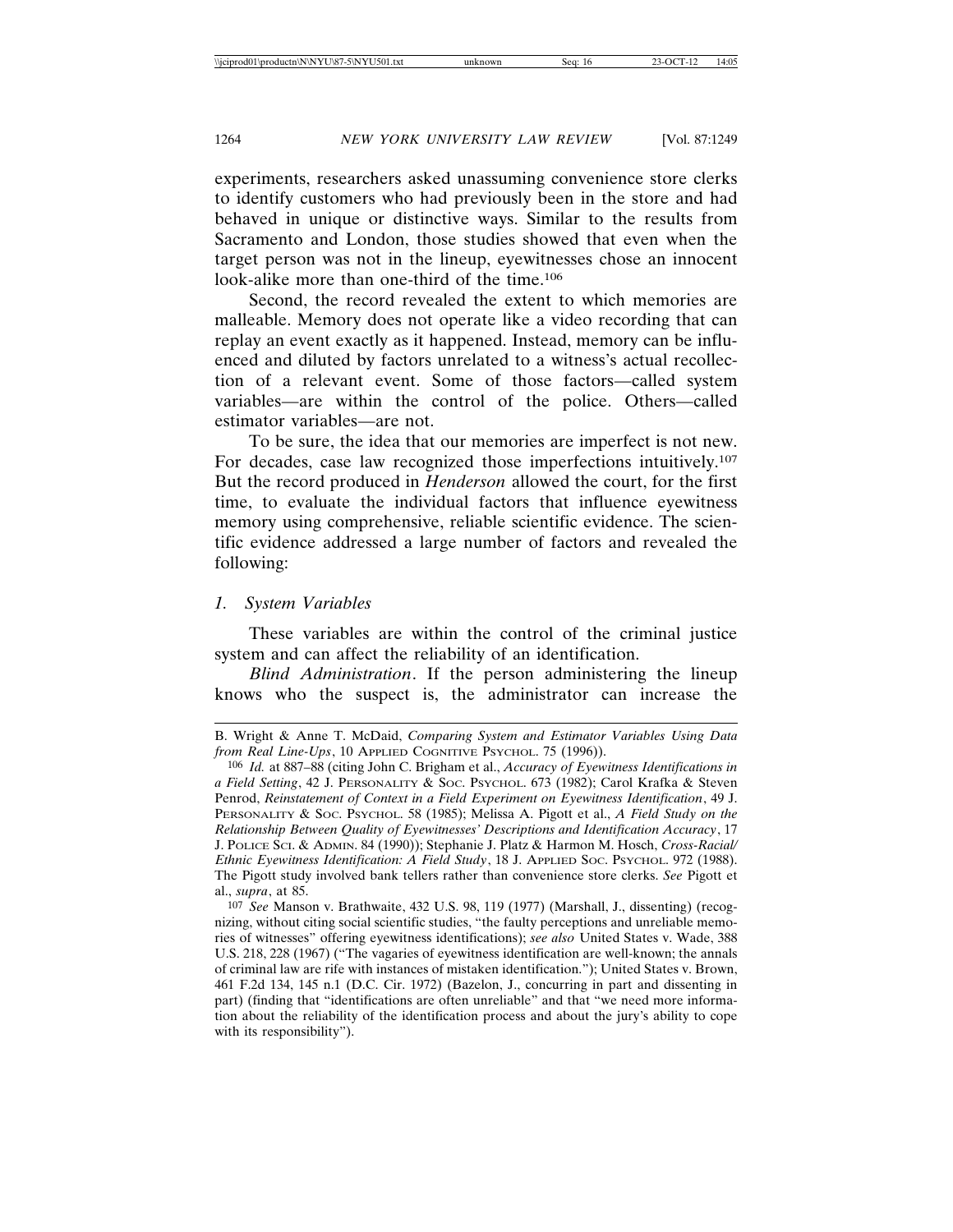likelihood of misidentification by communicating information, even subtly and unintentionally, to the witness. This phenomenon is an example of what scientists call the "expectancy effect"—the tendency to get expected results by helping shape the response.108 A metaanalysis examined 345 behavioral science studies and found that "[t]he overall probability that there is no such thing as interpersonal expectancy effects is near zero."109 To avoid the expectancy effect, lineup administrators should have no knowledge of who the suspect is.110 Police departments with limited resources can make use of the "envelope method"—a technique in which an officer who is aware of the suspect's identity places individual lineup photos into different envelopes, shuffles them, and gives them to the witness. While the witness makes an identification, the officer refrains from looking at the envelopes or photos.<sup>111</sup>

*Pre-identification Instructions*. Police should instruct witnesses at the outset that they are under no obligation to make an identification and that the suspect may not be in the lineup. One experiment revealed that when witnesses were given no pre-identification instructions, they chose innocent fillers from target-absent lineups 45% more often than witnesses who were warned that the suspect might not be there.112

*Avoiding Confirmatory Feedback*. Similarly, if an officer says "good job" after a witness makes an identification, that may artificially enhance the witness's confidence in the identification.113 Metaanalysis showed that across twenty studies of 2400 identifications, "witnesses who received feedback 'expressed significantly more . . . confidence in their decision compared with participants who received

113 *Id.* at 899.

<sup>108</sup> *Henderson*, 27 A.3d at 896 (citing Robert Rosenthal & Donald B. Rubin, *Interpersonal Expectancy Effects: The First 345 Studies*, 3 BEHAV. & BRAIN SCI. 377, 377 (1978)).

<sup>109</sup> *Id*. (quoting Rosenthal & Rubin, *supra* note 108, at 377).

<sup>110</sup> In that case, the procedure is "double-blind." *Id*. at 897.

<sup>111</sup> *Id*. In that case, the procedure is "single-blind." *Id*.

<sup>112</sup> *Id*. (citing Roy S. Malpass & Patricia G. Devine, *Eyewitness Identification: Lineup Instructions and the Absence of the Offender*, 66 J. APPLIED PSYCHOL. 482, 485 (1981)). Eyewitness identification studies generally use target-absent and target-present lineups to assess the accuracy of a subject's memory. The "target" is the "suspect" that the subjectwitness is asked to identify. In a target-absent lineup, the "suspect" is not included in the lineup; each person present is a filler, and any identification is therefore incorrect. In a target-present lineup, the "suspect" is present and a correct eyewitness identification is possible.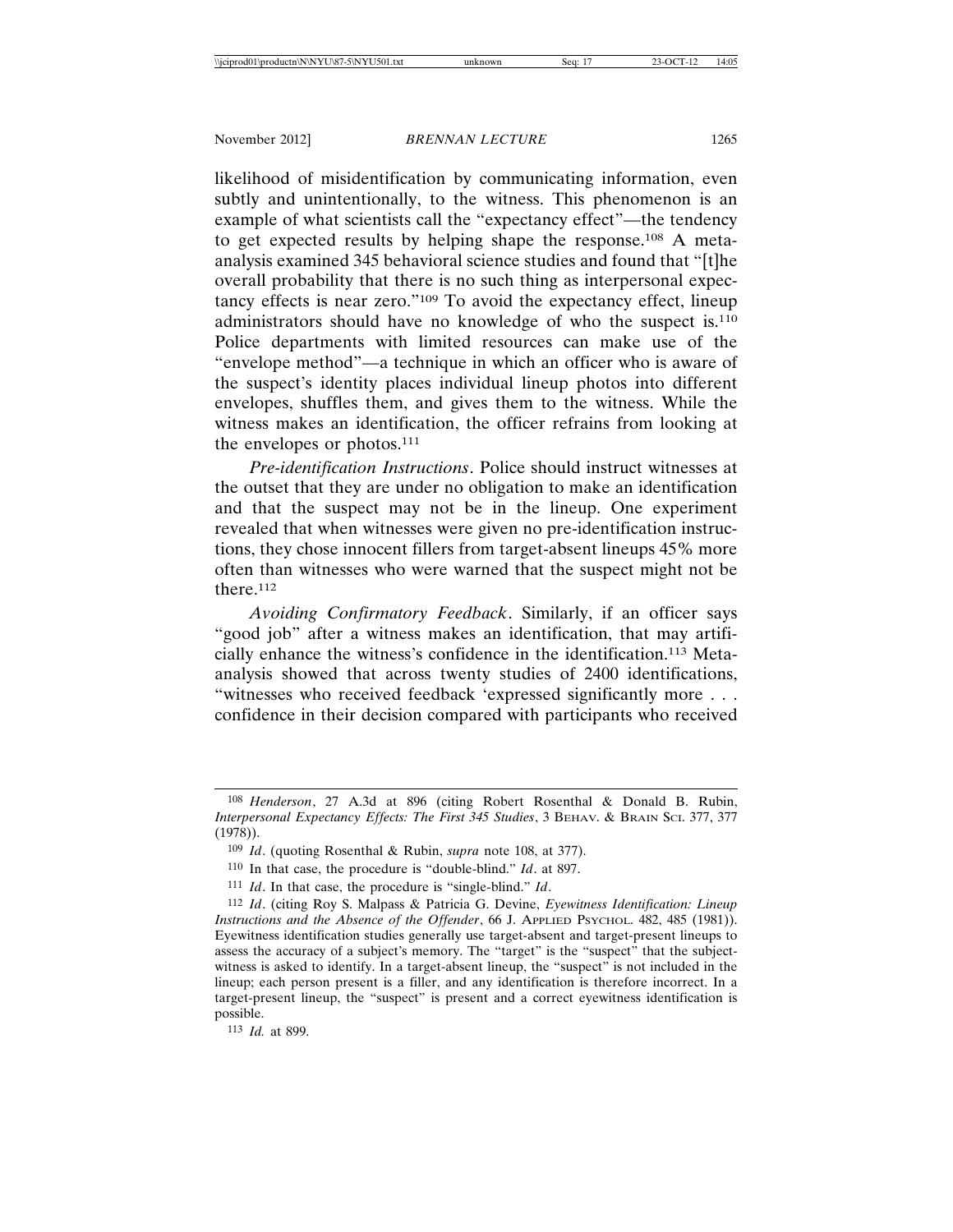no feedback.'"114 Witnesses who received feedback also tended to overstate the quality of their view of the events in question.115

*Multiple Viewings*. Multiple viewings of the same suspects during an investigation can also affect reliability. Meta-analysis "revealed that although 15% of witnesses mistakenly identified an innocent person viewed in a lineup for the first time, that percentage increased to 37% if the witness had seen the innocent person in a prior mugshot."116

*Showups.* Showups, which are essentially single-person lineups, are inherently suggestive. Because there are no fillers, any mistaken identification by the witness can only implicate the suspect. A field experiment revealed that showups conducted immediately after an encounter can be as accurate as lineups.117 But after two hours, "58% of witnesses failed to reject an 'innocent suspect' in a photo showup, as compared to 14% in target-absent photo lineups."118

#### *2. Estimator Variables*

These variables can also affect reliability but are beyond the control of the criminal justice system.

*Stress.* Factors like stress, which are beyond police control, can substantially affect eyewitness memory. In a compelling study conducted by military researchers, 500 active-duty military personnel were subjected to interrogations that involved a high degree of stress (with real physical confrontation) or a low degree of stress (without physical confrontation).119 They were later asked to identify their interrogators. Only 30% could accurately identify their high-stress interrogators, as compared to 62% who correctly selected their lowstress interrogators.120

*Weapon Focus*. The presence of a weapon can distract a witness and affect the reliability of an identification if the crime is of short duration. In one experiment, half of the witnesses observed a person

<sup>114</sup> *Id*. (quoting Amy Bradfield Douglass & Nancy Steblay, *Memory Distortion in Eyewitnesses: A Meta-Analysis of the Post-identification Feedback Effect*, 20 APPLIED COGNITIVE PSYCHOL. 859, 863 (2006)).

<sup>115</sup> *Id*. at 897 (citing Douglass & Steblay, *supra* note 114, at 864–65).

<sup>116</sup> *Id*. at 900 (citing Kenneth A. Deffenbacher et al., *Mugshot Exposure Effects: Retroactive Interference, Mugshot Commitment, Source Confusion, and Unconscious Transference*, 30 LAW & HUM. BEHAV. 287, 299 (2006)).

<sup>117</sup> *Id*. at 903 (citing A. Daniel Yarmey et al., *Accuracy of Eyewitness Identifications in Showups and Lineups*, 20 LAW & HUM. BEHAV. 459, 464 (1996)).

<sup>118</sup> *Id*. (citing Yarmey et al., *supra* note 117, at 464).

<sup>119</sup> *Id*. at 904 (citing Charles A. Morgan III et al., *Accuracy of Eyewitness Memory for Persons Encountered During Exposure to Highly Intense Stress*, 27 INT'L J.L. & PSYCHIATRY 265, 267–70 (2004)).

<sup>120</sup> *Id*. (citing Morgan III et al., *supra* note 119, at 272).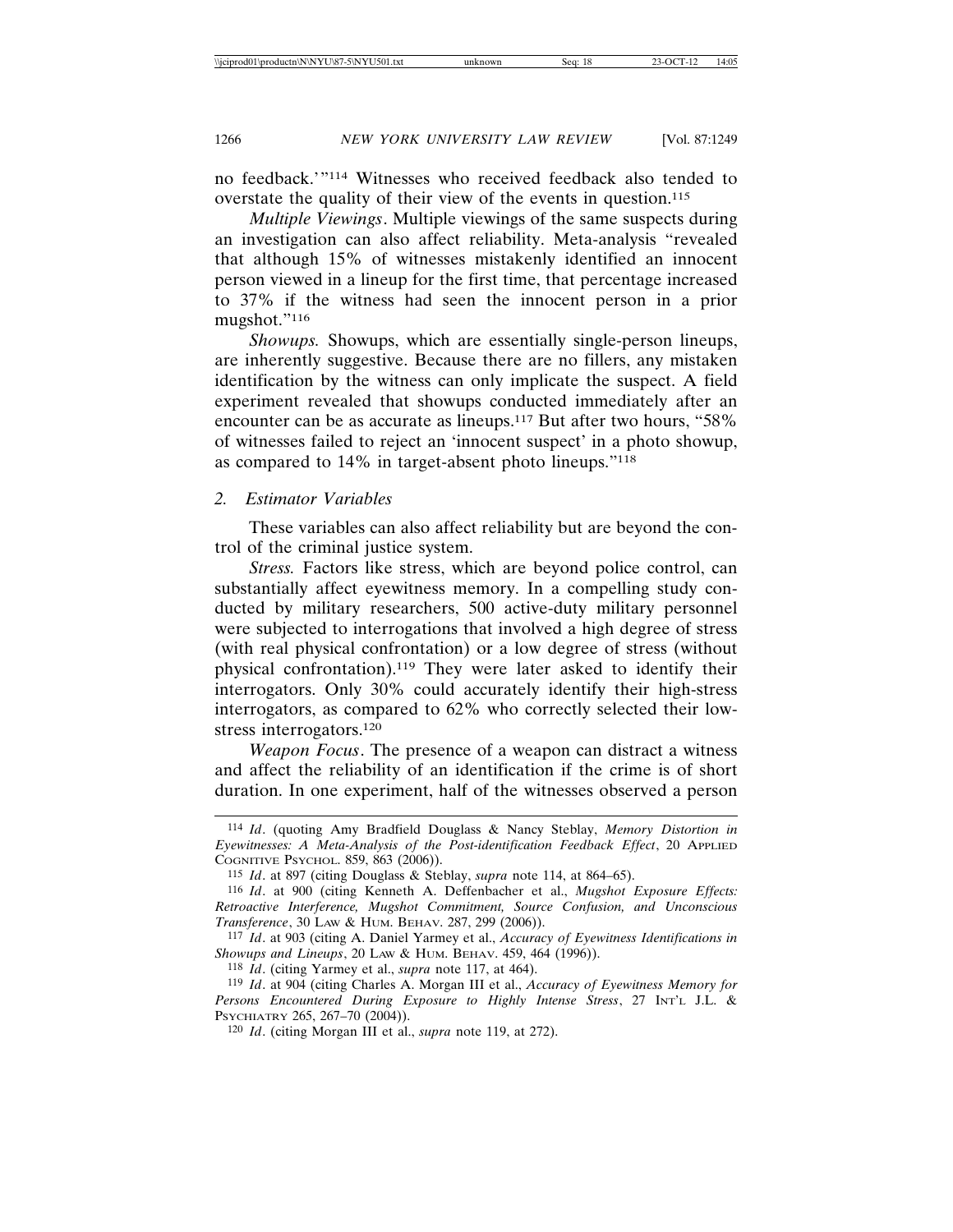holding a syringe in a manner that was threatening to the witness, and the other half watched a person holding a pen.121 "Sixty-four percent of witnesses from the first group misidentified a filler from a targetabsent lineup, compared to 33% from the second group."122

*Cross-racial Identification*. Recent data from "thirty-nine studies and nearly 5,000 identifications" confirmed that it is more difficult for eyewitnesses to identify people of another race.123

*Co-witness and Private Actor Feedback.* Research has shown that co-witnesses and private actors have the same potential as police officers to affect the reliability of eyewitness identifications. In one experiment, college students were shown a brief film and then read another witness's description of the events depicted.124 Half of the students read narratives that included false details, like a description of someone's hair as wavy when it was in fact straight.125 Thirty-four percent of those students "included a false detail—like wavy hair—when they later described the target. By contrast, only 5% of the students who read a completely factual narrative made similar mistakes."<sup>126</sup>

*Event Factors and Witness Characteristics*. The record also supported what we all know to be obvious: Duration, distance, lighting, disguises, memory decay, and a witness's level of intoxication can all affect the witness's ability to make an accurate identification.127

*Relative Judgment*. Finally, once a witness is confronted with a lineup, he or she is susceptible to a psychological concept known as relative judgment. Simply put, people often compare faces in a lineup to one another, rather than to their actual memory of the perpetrator. They then choose the subject who most resembles their memory of the perpetrator in comparison to other lineup members. That, too, can lead to misidentifications.128

### *3. The Role of the Jury*

With those conclusions in mind, we considered the ability of juries to intuit scientific findings. In a survey of actual jurors in 2006,

<sup>121</sup> *Id*. at 905 (citing Anne Maass & Gunther Koehnken, *Eyewitness Identification: Simulating the "Weapon Effect*,*"* 13 LAW & HUM. BEHAV. 397, 401–02 (1989)).

<sup>122</sup> *Id*. (citing Maass & Koehnken, *supra* note 121, at 405).

<sup>123</sup> *Id*. at 907 (citing Christian A. Meissner & John C. Brigham, *Thirty Years of Investigating the Own-Race Bias in Memory for Faces: A Meta-Analytic Review*, 7 PSYCHOL., PUB. POL'Y, & L. 3, 21 (2001)).

<sup>124</sup> *Id*. at 908 (citing Elizabeth F. Loftus & Edith Greene, *Warning: Even Memory for Faces May Be Contagious*, 4 LAW & HUM. BEHAV. 323, 328 (1980)).

<sup>125</sup> *Id*. (citing Loftus & Greene, *supra* note 124, at 328–29).

<sup>126</sup> *Id*. (citing Loftus & Greene, *supra* note 124, at 329).

<sup>127</sup> *See id*. at 905–07 (reviewing studies).

<sup>128</sup> *Id*. at 888.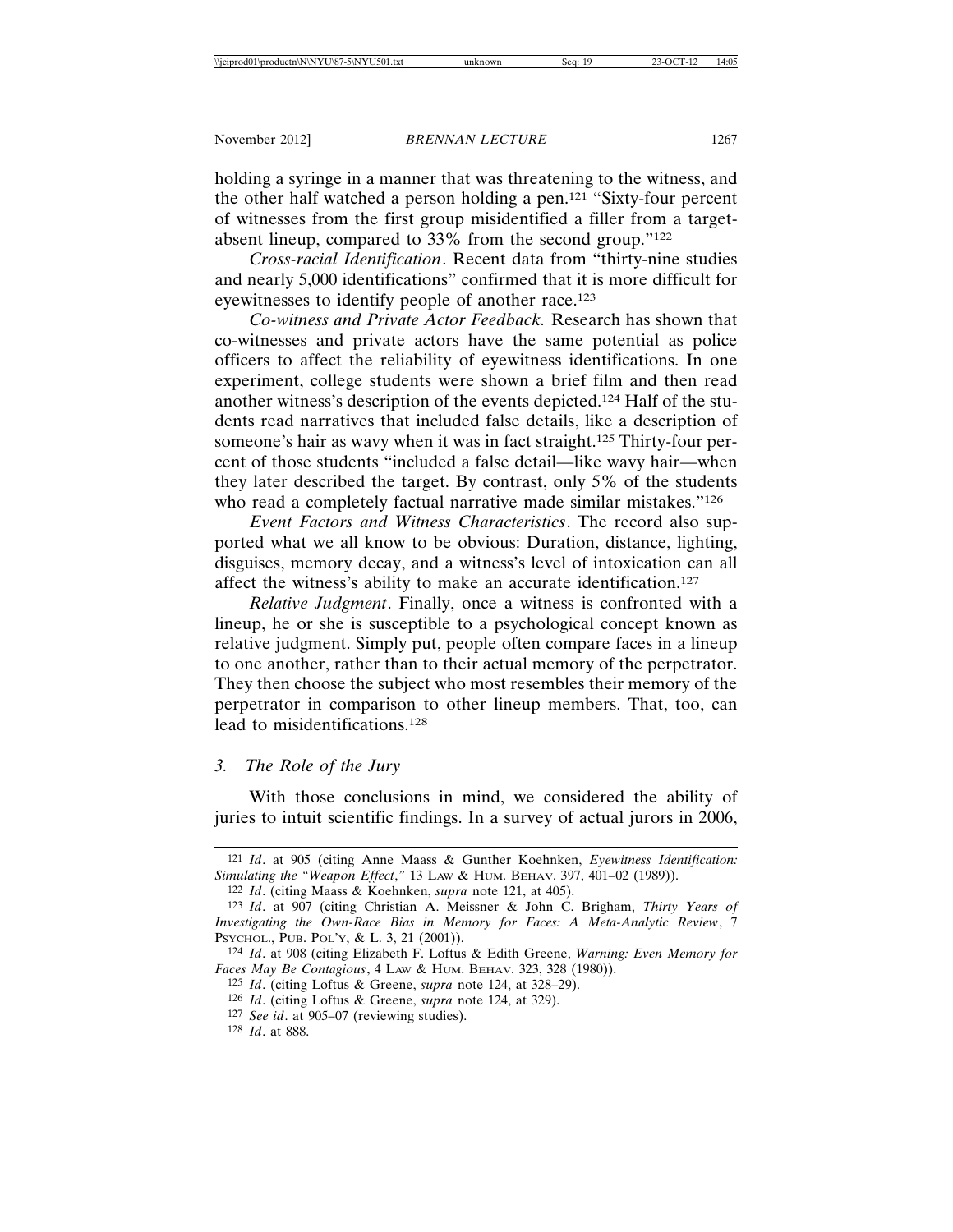fewer than half agreed with the importance of pre-lineup warnings, the effects of weapon focus and cross-race bias, and the accuracyconfidence relationship.129 Although the State challenged that survey at the hearing, we gleaned from the available evidence that "people do not intuitively understand all of the relevant scientific findings."130

Of course, cross-examination helps separate liars from truth tellers in many cases. But most eyewitnesses are not lying; they sincerely believe that they are telling the truth even if they have identified the wrong person. Witnesses who testify honestly but falsely are less susceptible to traditional efforts to show deception or bias through cross-examination.131 Also, by the time eyewitnesses appear at trial, some may have received confirmatory feedback that gives them greater confidence in their identifications. Studies have shown that for juries, confidence appears to be the "[']most powerful predictor of verdicts' regardless of other variables."132

#### IV

# NEW JERSEY'S NEW FRAMEWORK

Other branches of government responded positively to the social science evidence. As discussed above, New Jersey's Attorney General issued new guidelines incorporating lessons learned from the scientific literature. Law enforcement agencies and state legislatures beyond New Jersey also implemented new procedures to improve the reliability of eyewitness identifications. The prevailing legal standard, however, remained essentially unchanged.

Our task, therefore, was to determine what the body of reliable scientific evidence meant for the *Manson*/*Madison* test. We ultimately concluded that the test did not meet its goals and did not satisfy due process under the New Jersey Constitution.

First, under the old test, courts did not consider the effect of estimator variables unless police procedures were "impermissibly suggestive."133 In effect, relevant estimator variables like stress, lighting, and race, which can and do affect reliability, are ignored if an identification procedure was not *impermissibly* suggestive.134

<sup>129</sup> *Id*. at 910–11 (citing Tanja Rapus Benton et al., *Eyewitness Memory Is Still Not Common Sense: Comparing Jurors, Judges, and Law Enforcement to Eyewitness Experts*, 20 APPLIED COGNITIVE PSYCHOL. 115, 118 (2006)).

<sup>130</sup> *Id*.

<sup>131</sup> *Id*. at 889.

<sup>132</sup> *Id*. at 911 (quoting Brian L. Cutler et al., *Juror Sensitivity to Eyewitness Identification Evidence*, 14 LAW & HUM. BEHAV. 185, 185 (1990)).

<sup>133</sup> *See* Manson v. Brathwaite, 432 U.S. 98, 106 (1976); *see also supra* notes 21–23 and accompanying text (describing *Manson*'s two-part test).

<sup>134</sup> *Henderson*, 27 A.3d at 918.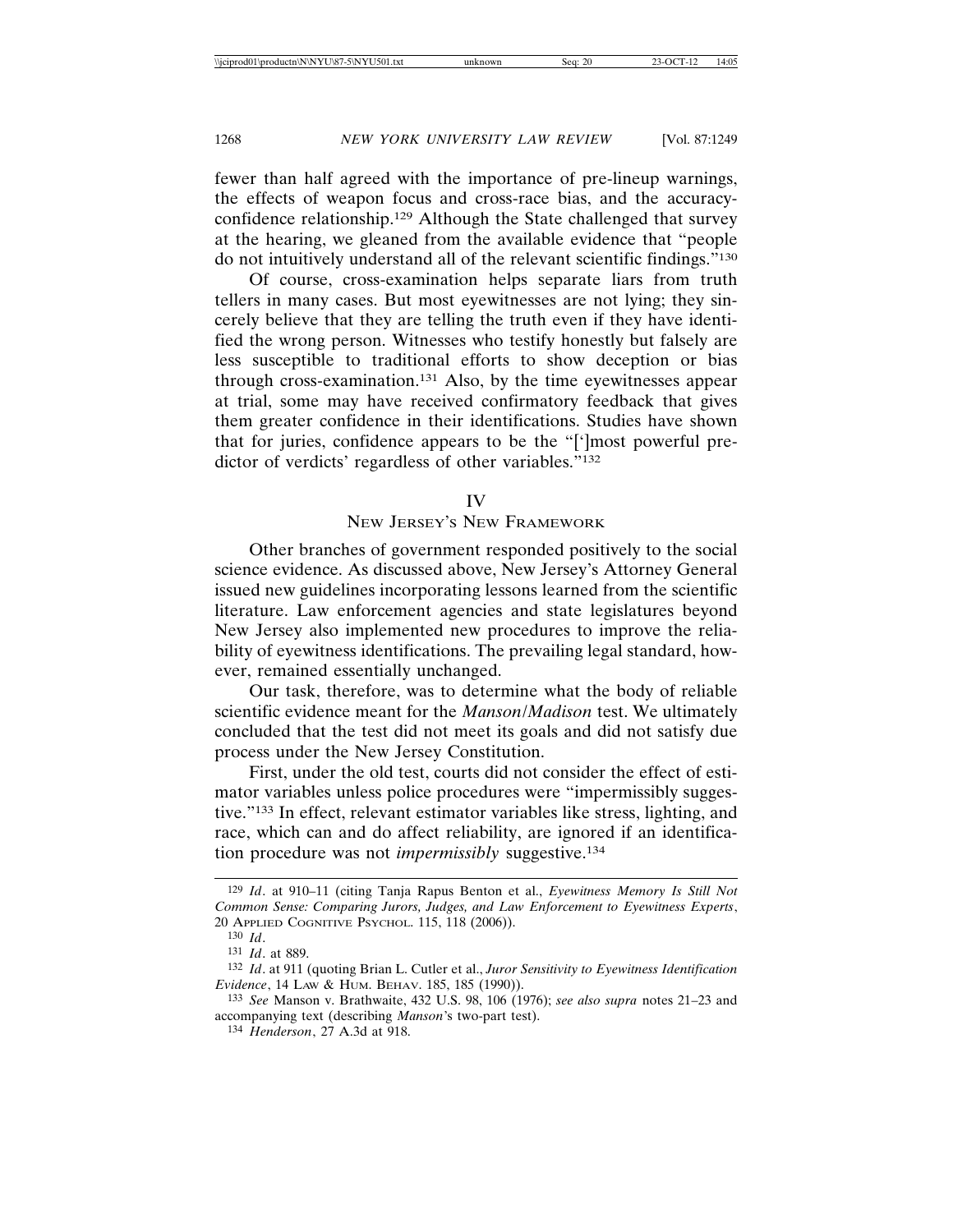Second, three of the five reliability factors can themselves be skewed by suggestive procedures. The three factors—the witness's opportunity to view the crime, degree of attention, and confidence rely on self-reporting by witnesses. But suggestive procedures can cause witnesses to be overly confident and to inflate the quality of their viewing conditions.135

Third, those factors may actually encourage the very improper procedures they were meant to deter. "[T]he more suggestive the procedure, the greater the chance eyewitnesses will seem confident and report better viewing conditions."136 A more confident report from the witness on viewing conditions, in turn, makes it more likely that his or her testimony will be admitted under the current balancing test.137

Fourth, the *Manson*/*Madison* test provided judges only two options: either suppress or admit eyewitness identification evidence. In practice, few judges choose suppression. An all-or-nothing approach is inadequate in light of the complexity of eyewitness identification evidence.138

We therefore adopted two primary changes to address those shortcomings:

First, the court modified the nature of pretrial hearings to assess eyewitness identifications. The court determined that if a defendant could show *some* evidence of suggestiveness that could lead to a mistaken identification, he or she would be entitled to a hearing.139 For the most part, that evidence must be tied to a system variable.140 At the hearing, the parties may explore all relevant system and estimator variables, which the trial judge then evaluates to decide the overall reliability and admissibility of the evidence.141 The opinion lists various factors that courts are to consider as part of that process.142 In the end, defendants must still prove a very substantial likelihood of irreparable misidentification for evidence to be suppressed.143

We rejected a bright-line rule that would require per se exclusion if the police violated certain recommended procedures. Instead, the more flexible framework detailed in *Henderson* tries to strike a vital

141 *Henderson*, 27 A.3d at 919–22.

<sup>135</sup> *Id*.

<sup>136</sup> *Id*.

<sup>137</sup> *See supra* notes 23–24 and accompanying text (reciting the *Manson* factors).

<sup>138</sup> *Henderson*, 27 A.3d at 918–19*.*

<sup>139</sup> *Id*. at 920.

<sup>140</sup> *Id*. *But see* State v. Chen, 27 A.2d 930, 932 (2011) (extending the right to a hearing for suggestive conduct by private actors).

<sup>142</sup> *Id*. at 920–22.

<sup>143</sup> *Id*. at 920.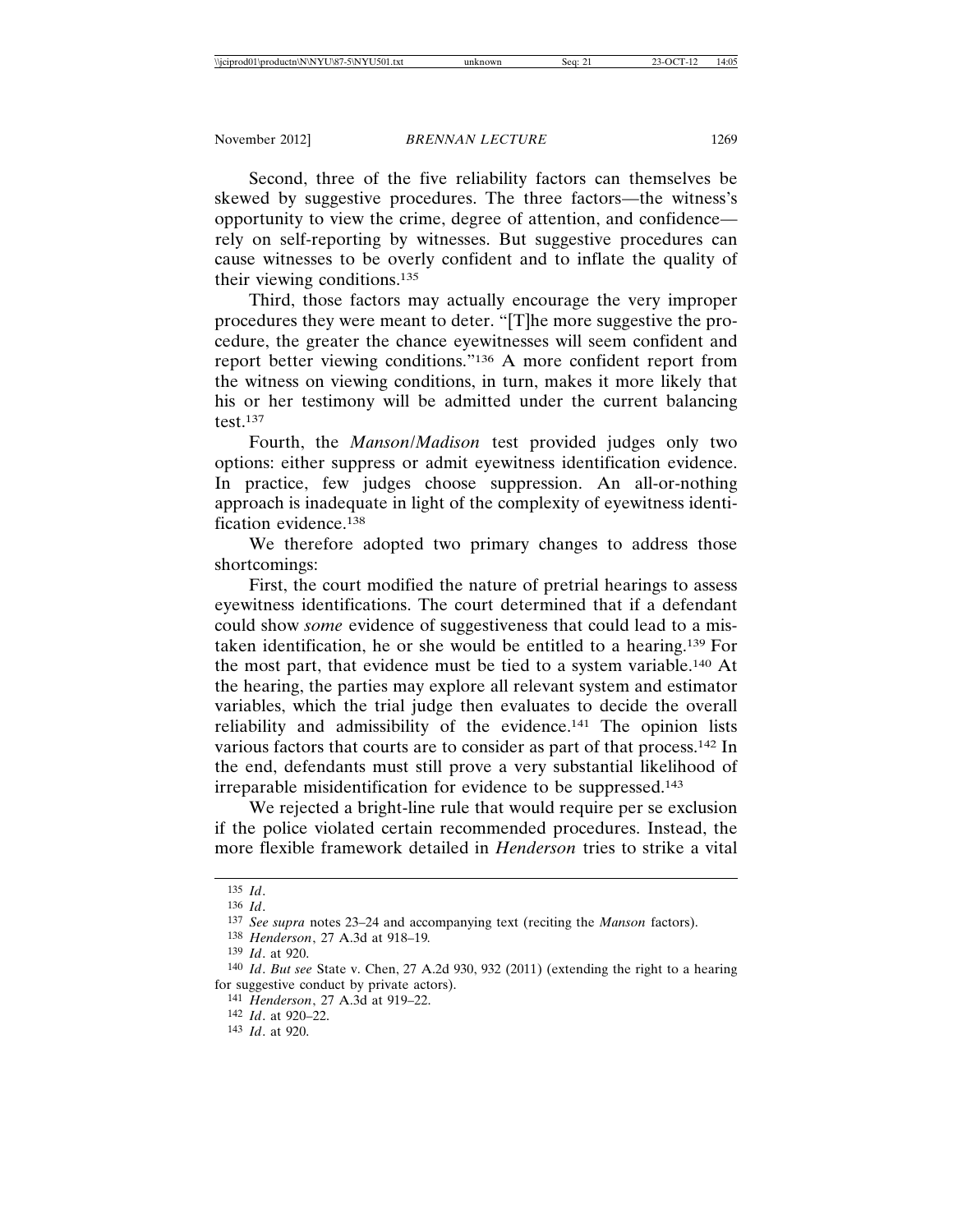balance: protecting defendants' rights while enabling the State to meet its responsibility to protect the public.144

We also refrained from ordering hearings in every case involving eyewitness evidence. As noted above, only system variables can trigger a hearing. In other words, there needs to be some indication that the police acted improperly—and if that assertion proves groundless, the court can end the hearing and admit the eyewitness identification evidence.145

We focused on system variables in setting the threshold for a hearing for several reasons. First, courts are unlikely to suppress evidence based only on estimator variables. Second, the legal system cannot deter conduct outside the control of law enforcement. Third, from a practical perspective, pretrial hearings under the new framework will be longer and more detailed, and requiring hearings about estimator variables alone would "overwhelm the system with little resulting benefit."146

We recognized that even when hearings are held, most identifications will still be presented to juries because of the heavy burden defendants must carry. That recognition led to *Henderson*'s second principal change: Judges will now be required to give enhanced instructions to jurors about particular factors that may affect the reliability of an identification.<sup>147</sup> Those instructions should be tailored to the facts of the case. The goal underlying this approach is straightforward: to educate juries and to help them assess how much weight to give to eyewitness identification evidence.148

148 Enhanced jury charges should lead to an additional consequence: There will be less need for expert testimony at trial. *See Henderson*, 27 A.3d at 925.

<sup>144</sup> *Id.* at 922.

<sup>145</sup> *Id*. at 921.

<sup>146</sup> *Id.* at 923.

<sup>147</sup> *Id.* at 924–26. At the Supreme Court's request, the Criminal Practice Committee and the Committee on Model Criminal Jury Charges proposed revised jury instructions. Various groups and members of the public submitted comments on the recommendations afterward. On July 19, 2012, the court published revised model jury charges. *See* NEW JERSEY MODEL CRIMINAL JURY CHARGES ON IN COURT AND OUT OF COURT IDENTIFICATIONS (2012), *available at* http://www.judiciary.state.nj.us/criminal/charges/idinout.pdf; NEW JERSEY MODEL CRIMINAL JURY CHARGES ON IN COURT IDENTIFICATION ONLY (2012), *available at* http://www.judiciary.state.nj.us/criminal/charges/idinct.pdf; NEW JERSEY MODEL CRIMINAL JURY CHARGES ON OUT OF COURT IDENTIFICATION ONLY (2012), *available at* http://www.judiciary.state.nj.us/criminal/charges/idoutct.pdf. The court also adopted new court rules that detail what must be included in the record for all out-ofcourt identification procedures and what must be disclosed in pretrial discovery. *See* N.J. CT. R. 3:11-3, 3:13-3 (2012).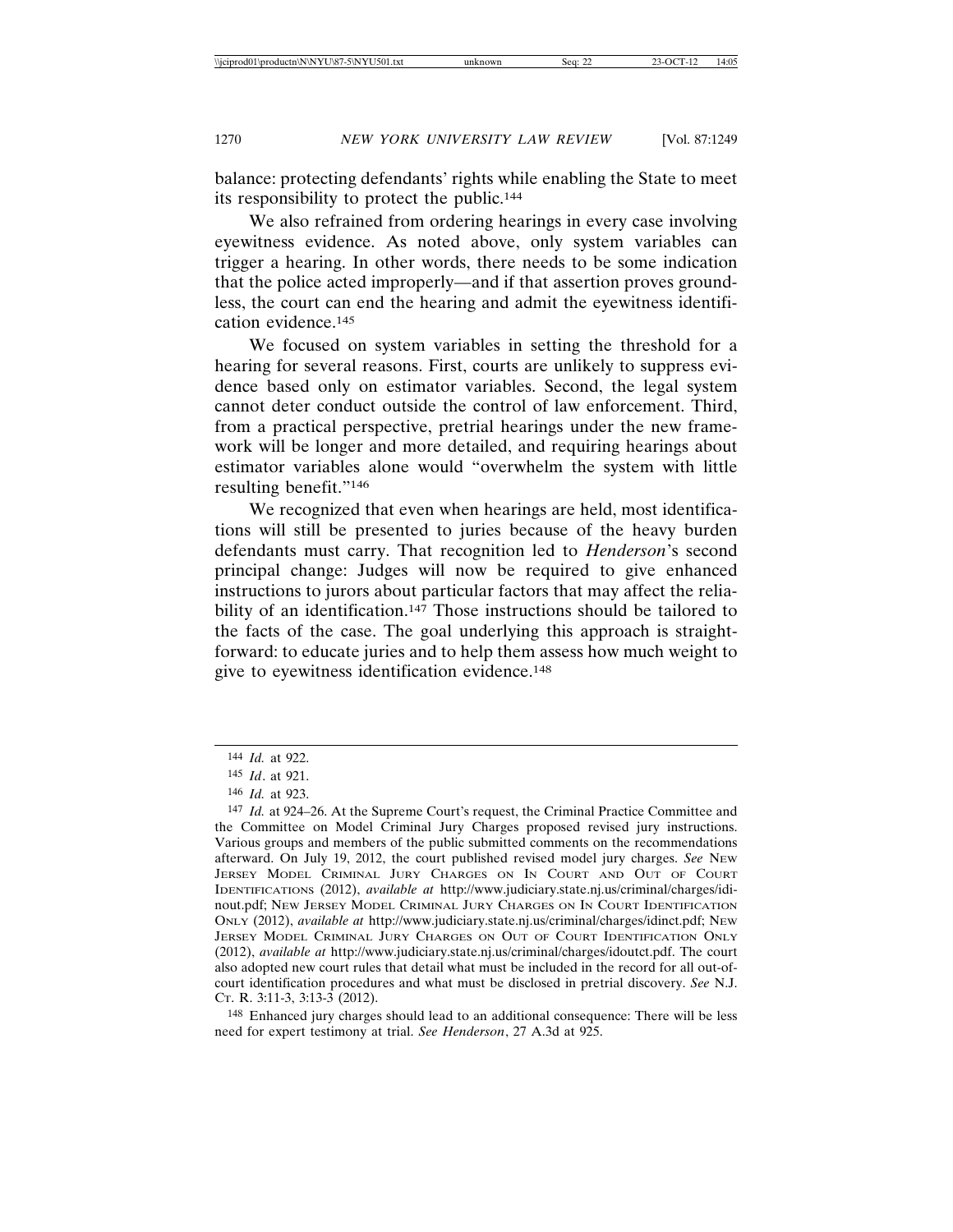# *A. Epilogue: The Next Thirty Years and Beyond*

Not long after *Henderson* was published, social scientists announced the results of a new study relating to sequential versus simultaneous lineup methods—an area that *Henderson* found needed more attention.149 Some day soon, a court may be asked to adopt those findings. That court will ask whether others in the scientific community have probed the results, whether knowledgeable experts have reached a consensus, and whether the findings have achieved "an impressive consistency in results."150 The parties, in turn, will need to develop and present a thoughtful record for the court to review.

That review process will prevent today's findings from being frozen in time as new and important scientific findings emerge. It will allow police departments to make improvements to their procedures, and it will permit courts to revise factors used to judge the reliability of eyewitness identifications—to ensure that those factors are consistent with reliable, scientific evidence.

The decision in *Henderson* acknowledges that it does not mark the end of the path.151 *Henderson* notes that our understanding of memory has evolved markedly during the past thirty years. And what we know now may seem rudimentary thirty years from today. As a result, the factors that jurors will use to evaluate eyewitness evidence are not set in stone, but they must be based on reliable, generally accepted scientific evidence.152

Earlier this year, the U.S. Supreme Court addressed a different question relating to eyewitness identification in *Perry v. New Hampshire*. 153 In *Perry*, an eyewitness told police that she saw a man breaking into cars parked in the lot of her apartment building. When an officer asked for a more specific description, she "pointed to her kitchen window and said the person . . . was standing in the parking lot, next to [a] police officer."<sup>154</sup>

The Court held that the Due Process Clause was not implicated because the police did not arrange the unduly suggestive identification procedure. As a result, the Constitution did not require any pretrial

- 153 132 S. Ct. 716 (2012).
- 154 *Id.* at 722.

<sup>149</sup> *See* GARY L. WELLS ET AL., AM. JUDICATURE SOC'Y, A TEST OF THE SIMULTANEOUS VS. SEQUENTIAL LINEUP METHODS: AN INITIAL REPORT OF THE AJS NATIONAL EYEWITNESS IDENTIFICATION FIELD STUDIES viii–x (2011); *see also Henderson*, 27 A.3d at 901–02.

<sup>150</sup> *Henderson*, 27 A.3d at 917 (quoting State v. Cromedy, 727 A.2d 457, 467 (N.J. 1999) (internal quotation marks omitted)).

<sup>151</sup> *See id.* at 922.

<sup>152</sup> *Id*.